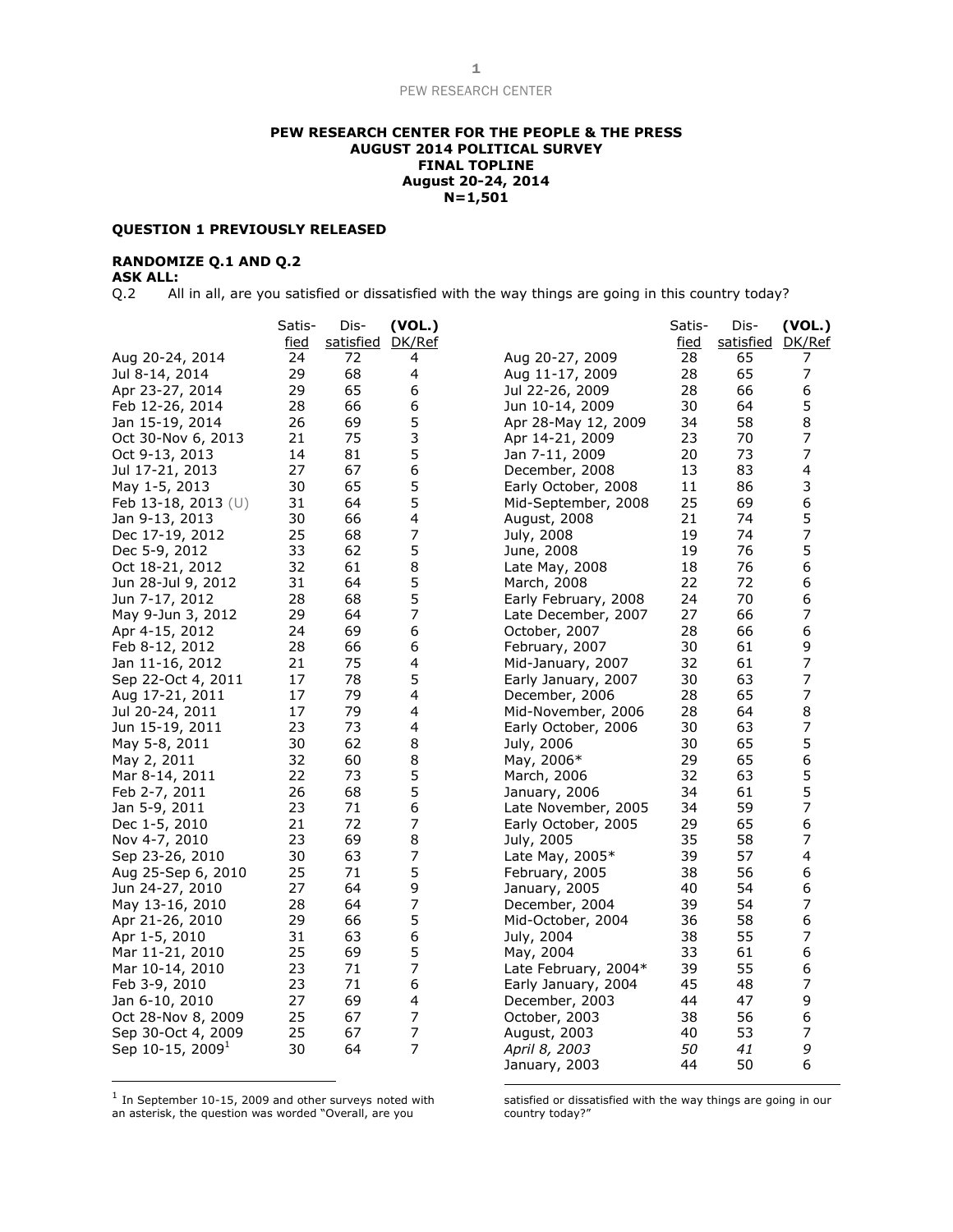# **Q.2 CONTINUED…**

|                       | Satis- | Dis-      | (VOL.) |                        | Satis- | Dis-      | (VOL.) |
|-----------------------|--------|-----------|--------|------------------------|--------|-----------|--------|
|                       | fied   | satisfied | DK/Ref |                        | fied   | satisfied | DK/Ref |
| November, 2002        | 41     | 48        | 11     | September, 1997        | 45     | 49        | 6      |
| September, 2002       | 41     | 55        | 4      | August, 1997           | 49     | 46        | 5      |
| Late August, 2002     | 47     | 44        | 9      | January, 1997          | 38     | 58        | 4      |
| May, 2002             | 44     | 44        | 12     | July, 1996             | 29     | 67        | 4      |
| March, 2002           | 50     | 40        | 10     | March, 1996            | 28     | 70        | 2      |
| Late September, 2001  | 57     | 34        | 9      | October, 1995          | 23     | 73        | 4      |
| Early September, 2001 | 41     | 53        | 6      | June, 1995             | 25     | 73        | 2      |
| June, 2001            | 43     | 52        | 5      | April, 1995            | 23     | 74        | 3      |
| March, 2001           | 47     | 45        | 8      | July, 1994             | 24     | 73        | 3<br>5 |
| February, 2001        | 46     | 43        | 11     | March, 1994            | 24     | 71        |        |
| January, 2001         | 55     | 41        | 4      | October, 1993          | 22     | 73        | 5<br>5 |
| October, 2000 (RVs)   | 54     | 39        |        | September, 1993        | 20     | 75        |        |
| September, 2000       | 51     | 41        | 8      | May, 1993              | 22     | 71        | 7      |
| June, 2000            | 47     | 45        | 8      | January, 1993          | 39     | 50        | 11     |
| April, 2000           | 48     | 43        | 9      | January, 1992          | 28     | 68        | 4      |
| August, 1999          | 56     | 39        | 5      | November, 1991         | 34     | 61        | 5      |
| January, 1999         | 53     | 41        | 6      | Gallup: Late Feb, 1991 | 66     | 31        | 3<br>5 |
| November, 1998        | 46     | 44        | 10     | August, 1990           | 47     | 48        |        |
| Early September, 1998 | 54     | 42        | 4      | May, 1990              | 41     | 54        | 5      |
| Late August, 1998     | 55     | 41        | 4      | January, 1989          | 45     | 50        | 5      |
| Early August, 1998    | 50     | 44        | 6      | September, 1988 (RVs)  | 50     | 45        | 5      |
| February, 1998        | 59     | 37        | 4      |                        |        |           |        |
| January, 1998         | 46     | 50        | 4      |                        |        |           |        |

# **ASK ALL:**

On a different subject…

Q.3 Thinking about the future of our country, please tell me whether you feel generally optimistic or generally pessimistic about each of the following. First **[READ AND RANDOMIZE]** How about **[NEXT ITEM]**? **[IF NECESSARY**: "Do you feel generally optimistic or generally pessimistic about this?**]**

|    |                                                               | Optimistic | Pessimistic | (VOL.)<br>Uncertain     | (VOL.)<br>DK/Ref                           |
|----|---------------------------------------------------------------|------------|-------------|-------------------------|--------------------------------------------|
| a. | The moral and ethical standards in our country                |            |             |                         |                                            |
|    | August 20-24, 2014                                            | 41         | 55          | 4                       |                                            |
|    | September 29-October 2, 2011                                  | 42         | 51          | $\overline{4}$          | $\frac{1}{3}$                              |
|    | Pew Social Trends October 1-21, 2010                          | 41         | 51          | 3                       | 4                                          |
| b. | The soundness of our economic system over the<br>long run     |            |             |                         |                                            |
|    | August 20-24, 2014                                            | 44         | 51          | 2                       |                                            |
|    | September 29-October 2, 2011                                  | 44         | 50          | $\overline{\mathbf{4}}$ | $\begin{array}{c} 2 \\ 2 \\ 3 \end{array}$ |
|    | Pew Social Trends October 1-21, 2010                          | 46         | 49          | 3                       |                                            |
| C. | Our ability to get along with other countries<br>in the world |            |             |                         |                                            |
|    | August 20-24, 2014                                            | 48         | 47          | 3                       | 2                                          |
|    | September 29-October 2, 2011                                  | 61         | 33          | 5                       | $\mathbf{1}$                               |
|    | Pew Social Trends October 1-21, 2010                          | 56         | 36          | 4                       | 4                                          |
| d. | Our system of education                                       |            |             |                         |                                            |
|    | August 20-24, 2014                                            | 47         | 50          | 3                       | 1                                          |
|    | September 29-October 2, 2011                                  | 47         | 49          | $\frac{3}{3}$           |                                            |
|    | Pew Social Trends October 1-21, 2010                          | 50         | 43          |                         | $\frac{1}{3}$                              |
| e. | Our system of government and how well it works                |            |             |                         |                                            |
|    | August 20-24, 2014                                            | 40         | 54          | 4                       | 1                                          |
|    | September 29-October 2, 2011                                  | 41         | 53          | 4                       |                                            |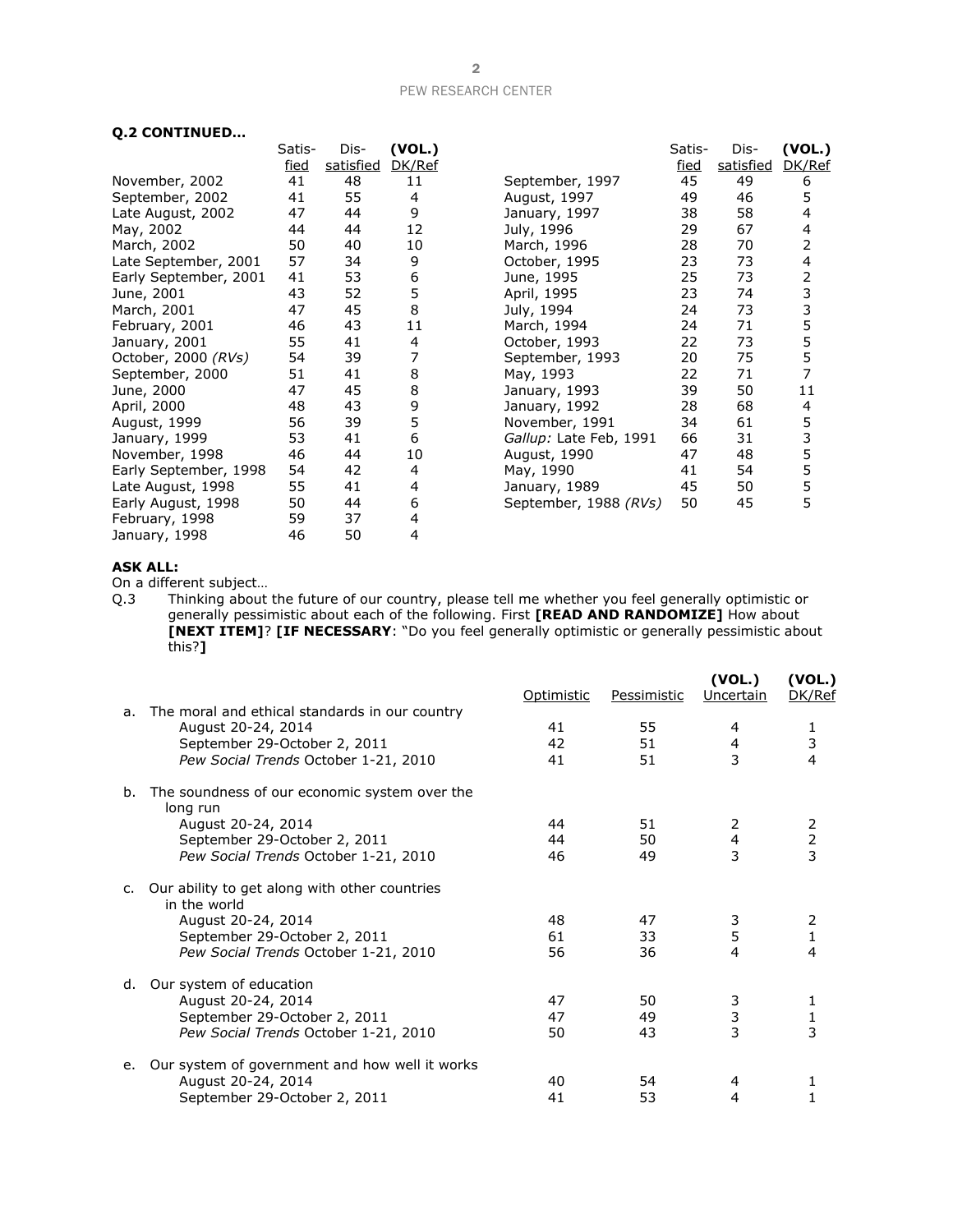### **Q.3 CONTINUED…**

| f. | The way our leaders are chosen under                                       | Optimistic | Pessimistic | (VOL.)<br>Uncertain | (VOL.)<br>DK/Ref |
|----|----------------------------------------------------------------------------|------------|-------------|---------------------|------------------|
|    | our political system<br>August 20-24, 2014<br>September 29-October 2, 2011 | 46<br>51   | 49<br>42    |                     |                  |
| а. | Racial and ethnic relations in our country<br>August 20-24, 2014           | 53         | -43         |                     |                  |

# **NO QUESTIONS 4-12**

### **ASK ALL:**

Thinking about some issues…

Q.13 Do you approve or disapprove of the way Barack Obama is handling **[INSERT ITEM, RANDOMIZE]** How about **[NEXT ITEM]**? **[REPEAT INTRODUCTION AS NECESSARY]**

|                       | <u>Approve</u> | <u>Disapprove</u> | (VOL.)<br>DK/Ref |
|-----------------------|----------------|-------------------|------------------|
| a. The economy        |                |                   |                  |
| Aug 20-24, 2014 $(U)$ | 39             | 55                | 6                |
| Jul 8-14, 2014        | 40             | 56                | 4                |
| Dec 3-8, 2013 (U)     | 42             | 53                | 5                |
| Oct 30-Nov 6, 2013    | 31             | 65                | 3                |
| Sep 4-8, 2013 $(U)$   | 43             | 52                | 5                |
| Jun 12-16, 2013       | 44             | 50                | 5                |
| Feb 13-18, 2013 $(U)$ | 40             | 56                | $\overline{4}$   |
| Mar 7-11, 2012        | 43             | 53                | 4                |
| Jan 11-16, 2012       | 38             | 59                | 4                |
| Nov 9-14, 2011        | 35             | 58                | 6                |
| Aug 17-21, 2011       | 34             | 60                | 6                |
| May 2, 2011           | 40             | 55                | 4                |
| Mar 30-Apr 3, 2011    | 39             | 56                | 6                |
| Jan 6-9, 2011         | 42             | 51                | 7                |
| Jun 16-20, 2010       | 43             | 51                | 5                |
| May 6-9, 2010         | 41             | 51                | 8                |
| Apr 21-26, 2010       | 38             | 54                | 8                |
| Mar 10-14, 2010       | 41             | 52                | $\overline{7}$   |
| Jan 6-10, 2010        | 42             | 51                | 7                |
| Oct 28-Nov 8, 2009    | 42             | 52                | 5                |
| Jul 22-26, 2009       | 38             | 53                | 9                |
| Jun 10-14, 2009       | 52             | 40                | 8                |
| Apr 14-21, 2009       | 60             | 33                | 7                |
| Feb 4-8, 2009         | 56             | 24                | 20               |

# **QUESTIONS 13b-f, 14, THOUGHT, 21-22, 24-25 PREVIOUSLY RELEASED NO QUESTIONS 15-20, 23, 26-29**

### **RANDOMIZE Q.30/Q.31 BLOCK WITH Q.32/Q.33 BLOCK ASK ALL:**

Thinking about the nation's economy…

Q.30 How would you rate economic conditions in this country today… as excellent, good, only fair, or poor?

|                       |           |      | Only |      | (VOL.) |
|-----------------------|-----------|------|------|------|--------|
|                       | Excellent | Good | fair | Poor | DK/Ref |
| Aug 20-24, 2014       |           | 19   | 48   | 31   |        |
| Jul 8-14, 2014        |           |      | 46   | 35   | ∗      |
| Apr 23-27, 2014 $(U)$ |           | 15   | 43   | 40   |        |
| Jan 15-19, 2014 (U)   |           | 15   | 45   | 39   |        |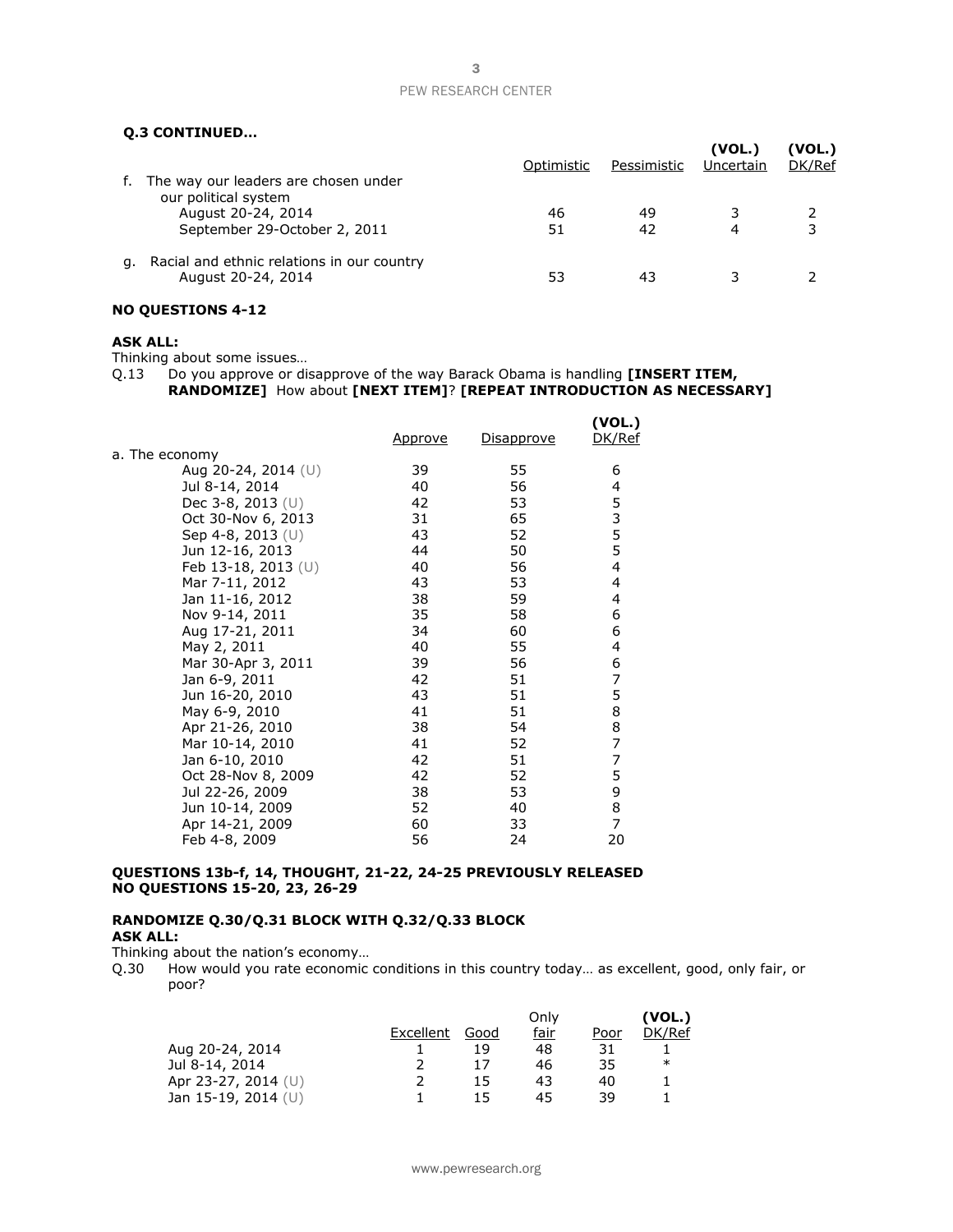# **Q.30 CONTINUED…**

|                            |                |             | Only        |             | (VOL.)         |
|----------------------------|----------------|-------------|-------------|-------------|----------------|
|                            | Excellent      |             |             |             | DK/Ref         |
|                            |                | <u>Good</u> | <u>fair</u> | <u>Poor</u> |                |
| Dec 3-8, 2013 $(U)$        | 1              | 14          | 48          | 36          | 1<br>$\ast$    |
| Oct 9-13, 2013             | 1              | 12          | 39          | 48          | $\ast$         |
| Sep 4-8, 2013              | 2              | 17          | 48          | 32          |                |
| Jul 17-21, 2013            | $\overline{2}$ | 15          | 45          | 37          | 1              |
| Jun 12-16, 2013            | $\overline{2}$ | 21          | 47          | 29          | $\ast$         |
| Mar 13-17, 2013            | 1              | 15          | 43          | 40          | 1              |
| Jan 9-13, 2013             | 2              | 11          | 38          | 49          | 1              |
| Dec 5-9, 2012              | $\mathbf 1$    | 14          | 50          | 35          | $\mathbf 1$    |
| Oct 24-28, 2012            | $\mathbf 1$    | 12          | 42          | 44          | 1              |
| Sep 12-16, 2012            | $\mathbf{1}$   | 12          | 43          | 44          | 1              |
| Jun 7-17, 2012             | $\mathbf{1}$   | 9           | 47          | 42          | 1              |
| Mar 7-11, 2012             | $\mathbf{1}$   | 9           | 38          | 51          | 1              |
| Feb 8-12, 2012             | 1              | 10          | 46          | 43          | 1              |
| Jan 11-16, 2012            | 2              | 9           | 42          | 47          | 1              |
| Dec 7-11, 2011             | $\ast$         | 8           | 38          | 53          | 1              |
| Aug 17-21, 2011            | 1              | 6           | 37          | 56          | 1              |
| Jun 15-19, 2011            | $\ast$         | 8           | 45          | 46          | 1              |
| Mar 30-Apr 3, 2011         | 1              | 7           | 38          | 53          | 1              |
| Feb 2-7, 2011              | $\mathbf{1}$   | 11          | 45          | 42          | 1              |
| Dec 1-5, 2010              | 1              | 8           | 44          | 45          | 1              |
| Oct 13-18, 2010            | 1              | 7           | 38          | 54          | 1              |
| Aug 25-Sep 6, 2010         | $\mathbf{1}$   | 7           | 43          | 48          | $\mathbf 1$    |
| Jun 3-6, 2010              | $\mathbf{1}$   | 8           | 48          | 43          | 1              |
| Apr 21-26, 2010            | $\ast$         | 11          | 39          | 49          | 1              |
| Mar 10-14, 2010            | 1              | 6           | 39          | 53          | 1              |
| Feb 3-9, 2010              | $\mathbf{1}$   | 7           | 38          | 53          | $\mathbf 1$    |
| Dec 9-13, 2009             | 1              | 7           | 41          | 50          | 1              |
| Oct 28-Nov 8, 2009         | $\ast$         | 8           | 41          | 50          | 1              |
| Sep 30-Oct 4, 2009         | 1              | 8           | 43          | 48          | $\mathbf 1$    |
| Aug 11-17, 2009            | $\ast$         | 8           | 38          | 52          | 2              |
| Jun 10-14, 2009            | 1              | 8           | 39          | 52          | $\mathbf 1$    |
| Mar 9-12, 2009             | $\ast$         | 6           | 25          | 68          | 1              |
| Feb 4-8, 2009              | $\ast$         | 4           | 24          | 71          | 1              |
| December, 2008             | $\ast$         | 7           | 33          | 59          | 1              |
| November, 2008             | 1              | 6           | 28          | 64          | 1              |
| Late October, 2008         | $\ast$         | 7           | 25          | 67          | 1              |
|                            | 1              | 8           | 32          | 58          | $\mathbf 1$    |
| Early October, 2008        | $\ast$         | 7           | 27          | 65          | 1              |
| Late September, 2008       | 1              |             |             |             | 1              |
| July, 2008                 | $\mathbf{1}$   | 9           | 39          | 50          | $\ast$         |
| April, 2008                | $\mathbf{1}$   | 10          | 33          | 56          |                |
| March, 2008                |                | 10          | 32          | 56          | 1              |
| Early February, 2008       | 1              | 16          | 36          | 45          | 2              |
| January, 2008              | 3              | 23          | 45          | 28          | $\mathbf 1$    |
| November, 2007             | 3              | 20          | 44          | 32          | 1              |
| September, 2007            | 3              | 23          | 43          | 29          | 2              |
| June, 2007                 | 6              | 27          | 40          | 25          | 2              |
| February, 2007             | 5              | 26          | 45          | 23          | $\mathbf 1$    |
| December, 2006             | 6              | 32          | 41          | 19          | 2              |
| Early November, 2006 (RVs) | 9              | 35          | 37          | 17          | $\overline{c}$ |
| Late October, 2006         | 6              | 27          | 40          | 25          | 2              |
| September, 2006            | 5              | 32          | 41          | 20          | $\overline{2}$ |
| March, 2006                | 4              | 29          | 44          | 22          | $\mathbf{1}$   |
| January, 2006              | 4              | 30          | 45          | 19          | 2              |
| Early October, 2005        | $\overline{2}$ | 23          | 45          | 29          | $\mathbf{1}$   |
| Mid-September, 2005        | 3              | 28          | 44          | 24          | $\mathbf{1}$   |
| Mid-May, 2005              | 3              | 29          | 47          | 20          | $\mathbf{1}$   |
| January, 2005              | 3              | 36          | 45          | 15          | $\mathbf 1$    |
| December, 2004             | 3              | 33          | 43          | 20          | $\mathbf{1}$   |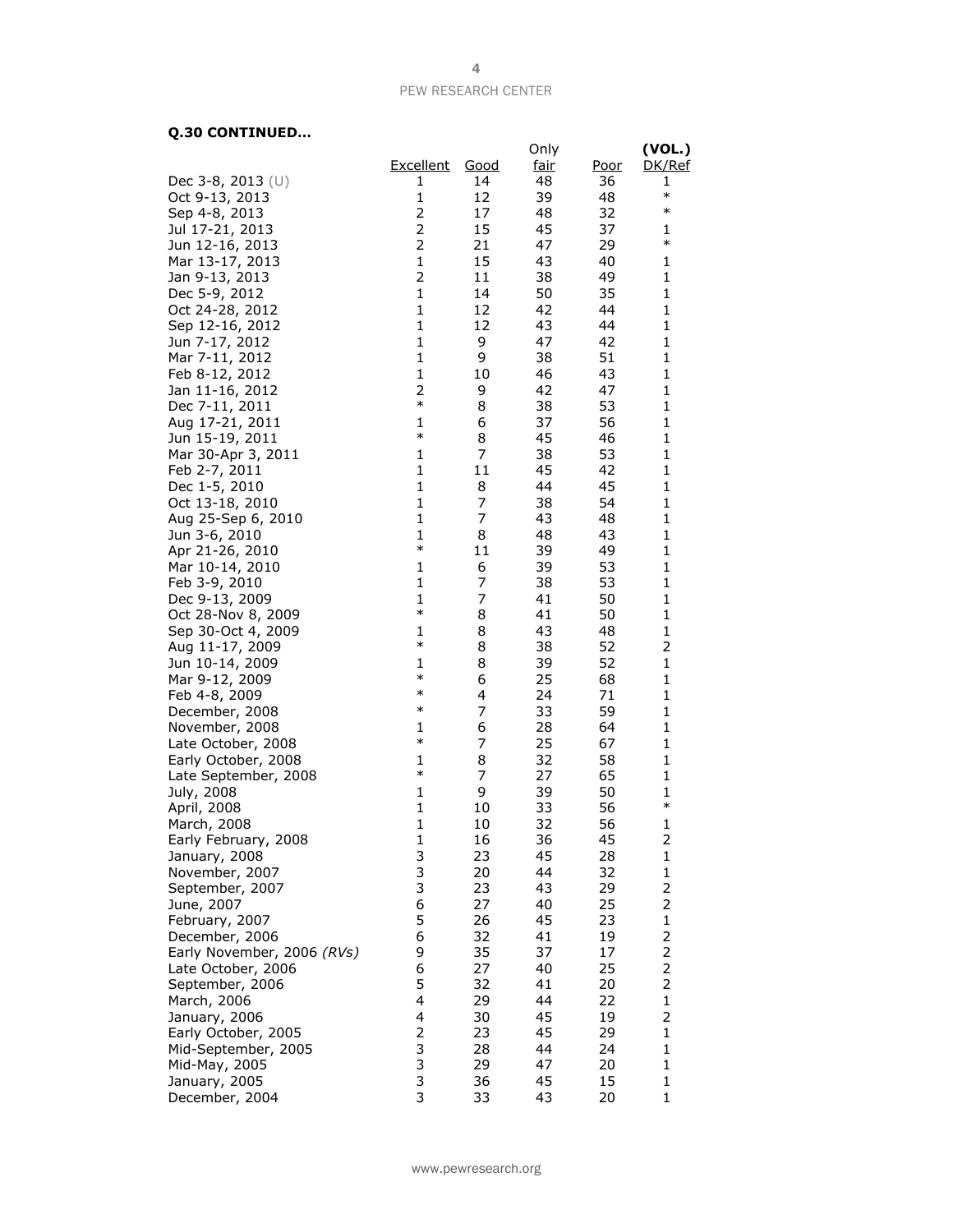# **Q.30 CONTINUED…**

|                                  |           |      | Only        |      | (VOL.) |
|----------------------------------|-----------|------|-------------|------|--------|
|                                  | Excellent | Good | <u>fair</u> | Poor | DK/Ref |
| Early November, 2004 (RVs)       |           | 31   | 37          | 26   |        |
| Mid-September, 2004              | 4         | 34   | 40          | 20   |        |
| August, 2004                     | 3         | 30   | 45          | 21   |        |
| Late April, 2004                 | 4         | 34   | 38          | フフ   |        |
| Late February, 2004 <sup>2</sup> |           | 29   | 42          | 26   |        |

### **RANDOMIZE Q.30/Q.31 BLOCK WITH Q.32/Q.33 BLOCK ASK ALL:**

Q.31 A year from now, do you expect that economic conditions in the country as a whole will be better than they are at present, or worse, or just about the same as now?

| <b>Same</b><br>DK/Ref<br><u>Better</u><br>Worse<br>Aug 20-24, 2014<br>22<br>22<br>54<br>2<br>22<br>$\mathbf{1}$<br>Jul 8-14, 2014<br>26<br>51<br>2<br>25<br>24<br>49<br>Apr 23-27, 2014 (U)<br>27<br>22<br>50<br>$\mathbf{1}$<br>Jan 15-19, 2014 (U)<br>3<br>25<br>44<br>Oct 9-13, 2013<br>28<br>28<br>25<br>$\mathbf{1}$<br>46<br>Sep 4-8, 2013<br>33<br>1<br>19<br>47<br>Jun 12-16, 2013<br>25<br>32<br>41<br>$\mathbf{1}$<br>Mar 13-17, 2013<br>2<br>33<br>25<br>Jan 9-13, 2013<br>40<br>$\overline{2}$<br>37<br>25<br>Dec 5-9, 2012<br>36<br>8<br>43<br>8<br>42<br>Sep 12-16, 2012<br>5<br>Jun 7-17, 2012<br>34<br>11<br>50<br>4<br>44<br>14<br>38<br>Mar 7-11, 2012<br>3<br>44<br>Feb 8-12, 2012<br>10<br>42<br>3<br>Jan 11-16, 2012<br>34<br>16<br>46<br>4<br>Dec 7-11, 2011<br>28<br>18<br>50<br>$\overline{\mathbf{c}}$<br>29<br>18<br>Aug 17-21, 2011<br>50<br>2<br>Jun 15-19, 2011<br>29<br>23<br>46<br>35<br>4<br>16<br>45<br>Oct 13-18, 2010<br>3<br>42<br>Apr 21-26, 2010<br>19<br>36<br>3<br>42<br>Feb 3-9, 2010<br>16<br>40<br>$\frac{3}{2}$<br>Dec 9-13, 2009<br>42<br>17<br>38<br>39<br>Oct 28-Nov 8, 2009<br>19<br>39<br>3<br>45<br>15<br>38<br>Sep 30-Oct 4, 2009<br>3<br>45<br>Aug 11-17, 2009<br>19<br>33<br>$\overline{2}$<br>48<br>16<br>34<br>Jun 10-14, 2009<br>3<br>41<br>Mar 9-12, 2009<br>19<br>37<br>40<br>4<br>Feb 4-8, 2009<br>18<br>38<br>43<br>4<br>17<br>36<br>December, 2008<br>46<br>16<br>8<br>30<br>Early October, 2008<br>30<br>21<br>41<br>8<br>July, 2008<br>33<br>6<br>22<br>39<br>March, 2008<br>20<br>26<br>6<br>48<br>January, 2008<br>5<br>5<br>23<br>53<br>September, 2007<br>19<br>16<br>24<br>55<br>June, 2007<br>5<br>17<br>58<br>20<br>February, 2007<br>4<br>December, 2006<br>22<br>56<br>18<br>25<br>4<br>September, 2006<br>16<br>55<br>3<br>20<br>22<br>55<br>January, 2006<br>$\frac{3}{2}$<br>32<br>45<br>Early October, 2005<br>20<br>18<br>37<br>43<br>Mid-September, 2005 |               |    |    |    | (VOL.)         |
|----------------------------------------------------------------------------------------------------------------------------------------------------------------------------------------------------------------------------------------------------------------------------------------------------------------------------------------------------------------------------------------------------------------------------------------------------------------------------------------------------------------------------------------------------------------------------------------------------------------------------------------------------------------------------------------------------------------------------------------------------------------------------------------------------------------------------------------------------------------------------------------------------------------------------------------------------------------------------------------------------------------------------------------------------------------------------------------------------------------------------------------------------------------------------------------------------------------------------------------------------------------------------------------------------------------------------------------------------------------------------------------------------------------------------------------------------------------------------------------------------------------------------------------------------------------------------------------------------------------------------------------------------------------------------------------------------------------------------------------------------------------------------------------------------------------------------------------------------------------------------------------------------------------------------------------|---------------|----|----|----|----------------|
|                                                                                                                                                                                                                                                                                                                                                                                                                                                                                                                                                                                                                                                                                                                                                                                                                                                                                                                                                                                                                                                                                                                                                                                                                                                                                                                                                                                                                                                                                                                                                                                                                                                                                                                                                                                                                                                                                                                                        |               |    |    |    |                |
|                                                                                                                                                                                                                                                                                                                                                                                                                                                                                                                                                                                                                                                                                                                                                                                                                                                                                                                                                                                                                                                                                                                                                                                                                                                                                                                                                                                                                                                                                                                                                                                                                                                                                                                                                                                                                                                                                                                                        |               |    |    |    |                |
|                                                                                                                                                                                                                                                                                                                                                                                                                                                                                                                                                                                                                                                                                                                                                                                                                                                                                                                                                                                                                                                                                                                                                                                                                                                                                                                                                                                                                                                                                                                                                                                                                                                                                                                                                                                                                                                                                                                                        |               |    |    |    |                |
|                                                                                                                                                                                                                                                                                                                                                                                                                                                                                                                                                                                                                                                                                                                                                                                                                                                                                                                                                                                                                                                                                                                                                                                                                                                                                                                                                                                                                                                                                                                                                                                                                                                                                                                                                                                                                                                                                                                                        |               |    |    |    |                |
|                                                                                                                                                                                                                                                                                                                                                                                                                                                                                                                                                                                                                                                                                                                                                                                                                                                                                                                                                                                                                                                                                                                                                                                                                                                                                                                                                                                                                                                                                                                                                                                                                                                                                                                                                                                                                                                                                                                                        |               |    |    |    |                |
|                                                                                                                                                                                                                                                                                                                                                                                                                                                                                                                                                                                                                                                                                                                                                                                                                                                                                                                                                                                                                                                                                                                                                                                                                                                                                                                                                                                                                                                                                                                                                                                                                                                                                                                                                                                                                                                                                                                                        |               |    |    |    |                |
|                                                                                                                                                                                                                                                                                                                                                                                                                                                                                                                                                                                                                                                                                                                                                                                                                                                                                                                                                                                                                                                                                                                                                                                                                                                                                                                                                                                                                                                                                                                                                                                                                                                                                                                                                                                                                                                                                                                                        |               |    |    |    |                |
|                                                                                                                                                                                                                                                                                                                                                                                                                                                                                                                                                                                                                                                                                                                                                                                                                                                                                                                                                                                                                                                                                                                                                                                                                                                                                                                                                                                                                                                                                                                                                                                                                                                                                                                                                                                                                                                                                                                                        |               |    |    |    |                |
|                                                                                                                                                                                                                                                                                                                                                                                                                                                                                                                                                                                                                                                                                                                                                                                                                                                                                                                                                                                                                                                                                                                                                                                                                                                                                                                                                                                                                                                                                                                                                                                                                                                                                                                                                                                                                                                                                                                                        |               |    |    |    |                |
|                                                                                                                                                                                                                                                                                                                                                                                                                                                                                                                                                                                                                                                                                                                                                                                                                                                                                                                                                                                                                                                                                                                                                                                                                                                                                                                                                                                                                                                                                                                                                                                                                                                                                                                                                                                                                                                                                                                                        |               |    |    |    |                |
|                                                                                                                                                                                                                                                                                                                                                                                                                                                                                                                                                                                                                                                                                                                                                                                                                                                                                                                                                                                                                                                                                                                                                                                                                                                                                                                                                                                                                                                                                                                                                                                                                                                                                                                                                                                                                                                                                                                                        |               |    |    |    |                |
|                                                                                                                                                                                                                                                                                                                                                                                                                                                                                                                                                                                                                                                                                                                                                                                                                                                                                                                                                                                                                                                                                                                                                                                                                                                                                                                                                                                                                                                                                                                                                                                                                                                                                                                                                                                                                                                                                                                                        |               |    |    |    |                |
|                                                                                                                                                                                                                                                                                                                                                                                                                                                                                                                                                                                                                                                                                                                                                                                                                                                                                                                                                                                                                                                                                                                                                                                                                                                                                                                                                                                                                                                                                                                                                                                                                                                                                                                                                                                                                                                                                                                                        |               |    |    |    |                |
|                                                                                                                                                                                                                                                                                                                                                                                                                                                                                                                                                                                                                                                                                                                                                                                                                                                                                                                                                                                                                                                                                                                                                                                                                                                                                                                                                                                                                                                                                                                                                                                                                                                                                                                                                                                                                                                                                                                                        |               |    |    |    |                |
|                                                                                                                                                                                                                                                                                                                                                                                                                                                                                                                                                                                                                                                                                                                                                                                                                                                                                                                                                                                                                                                                                                                                                                                                                                                                                                                                                                                                                                                                                                                                                                                                                                                                                                                                                                                                                                                                                                                                        |               |    |    |    |                |
|                                                                                                                                                                                                                                                                                                                                                                                                                                                                                                                                                                                                                                                                                                                                                                                                                                                                                                                                                                                                                                                                                                                                                                                                                                                                                                                                                                                                                                                                                                                                                                                                                                                                                                                                                                                                                                                                                                                                        |               |    |    |    |                |
|                                                                                                                                                                                                                                                                                                                                                                                                                                                                                                                                                                                                                                                                                                                                                                                                                                                                                                                                                                                                                                                                                                                                                                                                                                                                                                                                                                                                                                                                                                                                                                                                                                                                                                                                                                                                                                                                                                                                        |               |    |    |    |                |
|                                                                                                                                                                                                                                                                                                                                                                                                                                                                                                                                                                                                                                                                                                                                                                                                                                                                                                                                                                                                                                                                                                                                                                                                                                                                                                                                                                                                                                                                                                                                                                                                                                                                                                                                                                                                                                                                                                                                        |               |    |    |    |                |
|                                                                                                                                                                                                                                                                                                                                                                                                                                                                                                                                                                                                                                                                                                                                                                                                                                                                                                                                                                                                                                                                                                                                                                                                                                                                                                                                                                                                                                                                                                                                                                                                                                                                                                                                                                                                                                                                                                                                        |               |    |    |    |                |
|                                                                                                                                                                                                                                                                                                                                                                                                                                                                                                                                                                                                                                                                                                                                                                                                                                                                                                                                                                                                                                                                                                                                                                                                                                                                                                                                                                                                                                                                                                                                                                                                                                                                                                                                                                                                                                                                                                                                        |               |    |    |    |                |
|                                                                                                                                                                                                                                                                                                                                                                                                                                                                                                                                                                                                                                                                                                                                                                                                                                                                                                                                                                                                                                                                                                                                                                                                                                                                                                                                                                                                                                                                                                                                                                                                                                                                                                                                                                                                                                                                                                                                        |               |    |    |    |                |
|                                                                                                                                                                                                                                                                                                                                                                                                                                                                                                                                                                                                                                                                                                                                                                                                                                                                                                                                                                                                                                                                                                                                                                                                                                                                                                                                                                                                                                                                                                                                                                                                                                                                                                                                                                                                                                                                                                                                        |               |    |    |    |                |
|                                                                                                                                                                                                                                                                                                                                                                                                                                                                                                                                                                                                                                                                                                                                                                                                                                                                                                                                                                                                                                                                                                                                                                                                                                                                                                                                                                                                                                                                                                                                                                                                                                                                                                                                                                                                                                                                                                                                        |               |    |    |    |                |
|                                                                                                                                                                                                                                                                                                                                                                                                                                                                                                                                                                                                                                                                                                                                                                                                                                                                                                                                                                                                                                                                                                                                                                                                                                                                                                                                                                                                                                                                                                                                                                                                                                                                                                                                                                                                                                                                                                                                        |               |    |    |    |                |
|                                                                                                                                                                                                                                                                                                                                                                                                                                                                                                                                                                                                                                                                                                                                                                                                                                                                                                                                                                                                                                                                                                                                                                                                                                                                                                                                                                                                                                                                                                                                                                                                                                                                                                                                                                                                                                                                                                                                        |               |    |    |    |                |
|                                                                                                                                                                                                                                                                                                                                                                                                                                                                                                                                                                                                                                                                                                                                                                                                                                                                                                                                                                                                                                                                                                                                                                                                                                                                                                                                                                                                                                                                                                                                                                                                                                                                                                                                                                                                                                                                                                                                        |               |    |    |    |                |
|                                                                                                                                                                                                                                                                                                                                                                                                                                                                                                                                                                                                                                                                                                                                                                                                                                                                                                                                                                                                                                                                                                                                                                                                                                                                                                                                                                                                                                                                                                                                                                                                                                                                                                                                                                                                                                                                                                                                        |               |    |    |    |                |
|                                                                                                                                                                                                                                                                                                                                                                                                                                                                                                                                                                                                                                                                                                                                                                                                                                                                                                                                                                                                                                                                                                                                                                                                                                                                                                                                                                                                                                                                                                                                                                                                                                                                                                                                                                                                                                                                                                                                        |               |    |    |    |                |
|                                                                                                                                                                                                                                                                                                                                                                                                                                                                                                                                                                                                                                                                                                                                                                                                                                                                                                                                                                                                                                                                                                                                                                                                                                                                                                                                                                                                                                                                                                                                                                                                                                                                                                                                                                                                                                                                                                                                        |               |    |    |    |                |
|                                                                                                                                                                                                                                                                                                                                                                                                                                                                                                                                                                                                                                                                                                                                                                                                                                                                                                                                                                                                                                                                                                                                                                                                                                                                                                                                                                                                                                                                                                                                                                                                                                                                                                                                                                                                                                                                                                                                        |               |    |    |    |                |
|                                                                                                                                                                                                                                                                                                                                                                                                                                                                                                                                                                                                                                                                                                                                                                                                                                                                                                                                                                                                                                                                                                                                                                                                                                                                                                                                                                                                                                                                                                                                                                                                                                                                                                                                                                                                                                                                                                                                        |               |    |    |    |                |
|                                                                                                                                                                                                                                                                                                                                                                                                                                                                                                                                                                                                                                                                                                                                                                                                                                                                                                                                                                                                                                                                                                                                                                                                                                                                                                                                                                                                                                                                                                                                                                                                                                                                                                                                                                                                                                                                                                                                        |               |    |    |    |                |
|                                                                                                                                                                                                                                                                                                                                                                                                                                                                                                                                                                                                                                                                                                                                                                                                                                                                                                                                                                                                                                                                                                                                                                                                                                                                                                                                                                                                                                                                                                                                                                                                                                                                                                                                                                                                                                                                                                                                        |               |    |    |    |                |
|                                                                                                                                                                                                                                                                                                                                                                                                                                                                                                                                                                                                                                                                                                                                                                                                                                                                                                                                                                                                                                                                                                                                                                                                                                                                                                                                                                                                                                                                                                                                                                                                                                                                                                                                                                                                                                                                                                                                        |               |    |    |    |                |
|                                                                                                                                                                                                                                                                                                                                                                                                                                                                                                                                                                                                                                                                                                                                                                                                                                                                                                                                                                                                                                                                                                                                                                                                                                                                                                                                                                                                                                                                                                                                                                                                                                                                                                                                                                                                                                                                                                                                        |               |    |    |    |                |
|                                                                                                                                                                                                                                                                                                                                                                                                                                                                                                                                                                                                                                                                                                                                                                                                                                                                                                                                                                                                                                                                                                                                                                                                                                                                                                                                                                                                                                                                                                                                                                                                                                                                                                                                                                                                                                                                                                                                        |               |    |    |    |                |
|                                                                                                                                                                                                                                                                                                                                                                                                                                                                                                                                                                                                                                                                                                                                                                                                                                                                                                                                                                                                                                                                                                                                                                                                                                                                                                                                                                                                                                                                                                                                                                                                                                                                                                                                                                                                                                                                                                                                        |               |    |    |    |                |
|                                                                                                                                                                                                                                                                                                                                                                                                                                                                                                                                                                                                                                                                                                                                                                                                                                                                                                                                                                                                                                                                                                                                                                                                                                                                                                                                                                                                                                                                                                                                                                                                                                                                                                                                                                                                                                                                                                                                        |               |    |    |    |                |
|                                                                                                                                                                                                                                                                                                                                                                                                                                                                                                                                                                                                                                                                                                                                                                                                                                                                                                                                                                                                                                                                                                                                                                                                                                                                                                                                                                                                                                                                                                                                                                                                                                                                                                                                                                                                                                                                                                                                        |               |    |    |    |                |
|                                                                                                                                                                                                                                                                                                                                                                                                                                                                                                                                                                                                                                                                                                                                                                                                                                                                                                                                                                                                                                                                                                                                                                                                                                                                                                                                                                                                                                                                                                                                                                                                                                                                                                                                                                                                                                                                                                                                        |               |    |    |    |                |
|                                                                                                                                                                                                                                                                                                                                                                                                                                                                                                                                                                                                                                                                                                                                                                                                                                                                                                                                                                                                                                                                                                                                                                                                                                                                                                                                                                                                                                                                                                                                                                                                                                                                                                                                                                                                                                                                                                                                        | Mid-May, 2005 | 18 | 24 | 55 | $\overline{3}$ |

Earlier trends available from Gallup.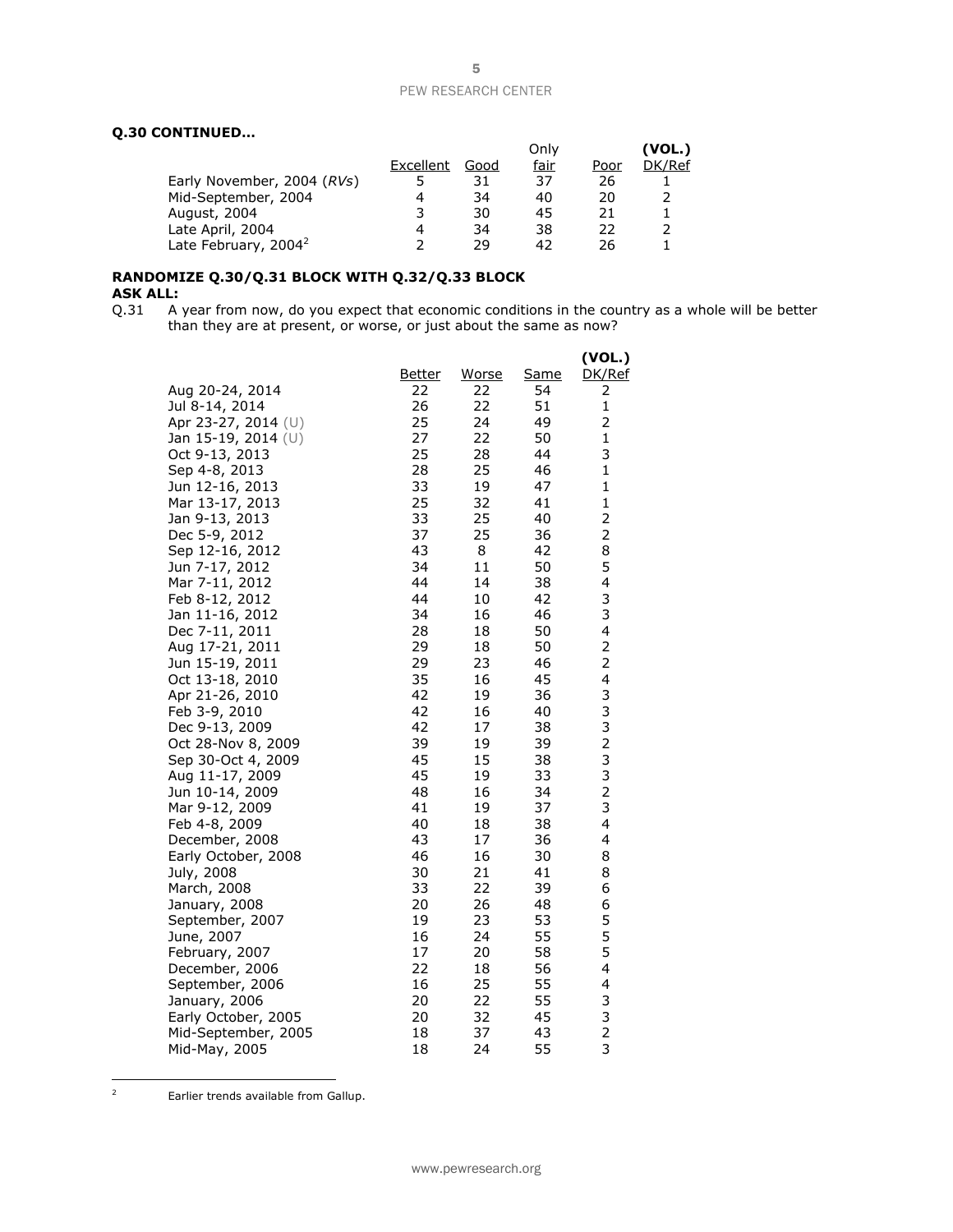# **Q.31 CONTINUED…**

|                               |               |              |             | (VOL.) |
|-------------------------------|---------------|--------------|-------------|--------|
|                               | <u>Better</u> | <u>Worse</u> | <u>Same</u> | DK/Ref |
| January, 2005                 | 27            | 18           | 52          | 3      |
| August, 2004                  | 36            | 9            | 47          | 8      |
| Late February, 2004           | 39            | 12           | 41          | 8      |
| September, 2003               | 37            | 17           | 43          | 3      |
| May, 2003                     | 43            | 19           | 35          | 3      |
| Late March, 2003              | 33            | 23           | 37          | 7      |
| January, 2003                 | 30            | 20           | 44          | 6      |
| January, 2002                 | 44            | 17           | 36          | 3      |
| Newsweek: January, 2001       | 18            | 33           | 44          | 5      |
| June, 2000                    | 15            | 24           | 55          | 6      |
| Early October, 1998 (RVs)     | 16            | 22           | 57          | 5      |
| Early September, 1998         | 18            | 17           | 61          | 4      |
| May, 1990                     | 18            | 31           | 45          | 6      |
| February, 1989                | 25            | 22           | 49          | 4      |
| September, 1988 (RVs)         | 24            | 16           | 51          | 9      |
| May, 1988                     | 24            | 20           | 46          | 10     |
| January, 1988                 | 22            | 26           | 45          | 7      |
| Newsweek: January, 1984 (RVs) | 35            | 13           | 49          | 3      |

### **RANDOMIZE Q.30/Q.31 BLOCK WITH Q.32/Q.33 BLOCK ASK ALL:**

Thinking about your own personal finances...

Q.32 How would you rate your own personal financial situation? Would you say you are in excellent shape, good shape, only fair shape or poor shape financially?

|                     |                  |      | Only |             | (VOL.)                  |
|---------------------|------------------|------|------|-------------|-------------------------|
|                     | <b>Excellent</b> | Good | fair | <u>Poor</u> | DK/Ref                  |
| Aug 20-24, 2014     | 8                | 34   | 36   | 21          | 1                       |
| Apr 23-27, 2014 (U) | 6                | 31   | 39   | 23          | 1                       |
| Jan 15-19, 2014 (U) | 6                | 34   | 38   | 22          | 1                       |
| Dec 3-8, 2013 $(U)$ | 6                | 34   | 40   | 19          | $\mathbf{1}$            |
| Jun 12-16, 2013     | 7                | 33   | 39   | 20          | 1                       |
| Mar 13-17, 2013     | 6                | 32   | 41   | 21          | 1                       |
| Dec 5-9, 2012       | 7                | 32   | 38   | 22          | 1                       |
| Oct 24-28, 2012     | 8                | 35   | 36   | 20          | $\mathbf{1}$            |
| Sep 12-16, 2012     | 8                | 35   | 36   | 20          | 1                       |
| Jun 7-17, 2012      | 7                | 34   | 38   | 21          | 1                       |
| Jan 11-16, 2012     | 6                | 29   | 42   | 22          | $\mathbf{1}$            |
| Dec 7-11, 2011      | 6                | 32   | 37   | 24          | 1                       |
| Jun 15-19, 2011     | 5                | 33   | 40   | 21          | 1                       |
| Mar 30-Apr 3, 2011  | 7                | 29   | 36   | 26          | 2                       |
| Feb 2-7, 2011       | 7                | 29   | 41   | 22          | $\mathbf{1}$            |
| Dec 1-5, 2010       | 5                | 30   | 40   | 23          | 2                       |
| Oct 13-18, 2010     | 6                | 33   | 36   | 23          | $\mathbf{1}$            |
| Aug 25-Sep 6, 2010  | 6                | 30   | 40   | 23          | $\mathbf{1}$            |
| Jun 3-6, 2010       | 6                | 32   | 38   | 20          | 4                       |
| Mar 10-14, 2010     | 6                | 31   | 39   | 22          | $\overline{\mathbf{c}}$ |
| Dec 9-13, 2009      | 7                | 28   | 39   | 24          | $\overline{2}$          |
| Oct 28-Nov 8, 2009  | 5                | 30   | 40   | 25          | $\mathbf{1}$            |
| Sep 30-Oct 4, 2009  | 6                | 32   | 38   | 22          | $\mathbf{1}$            |
| Aug 11-17, 2009     | 6                | 31   | 36   | 26          | 2                       |
| Jun 10-14, 2009     | 6                | 32   | 39   | 22          | $\mathbf{1}$            |
| Feb 4-8, 2009       | 5                | 33   | 41   | 20          | $\mathbf{1}$            |
| December, 2008      | 6                | 32   | 40   | 21          | $\mathbf{1}$            |
| Early October, 2008 | 6                | 35   | 40   | 18          | $\mathbf{1}$            |
| July, 2008          | 9                | 33   | 37   | 19          | $\frac{2}{2}$           |
| April, 2008         | 8                | 35   | 39   | 16          |                         |
| March, 2008         | 8                | 39   | 34   | 17          | $\overline{2}$          |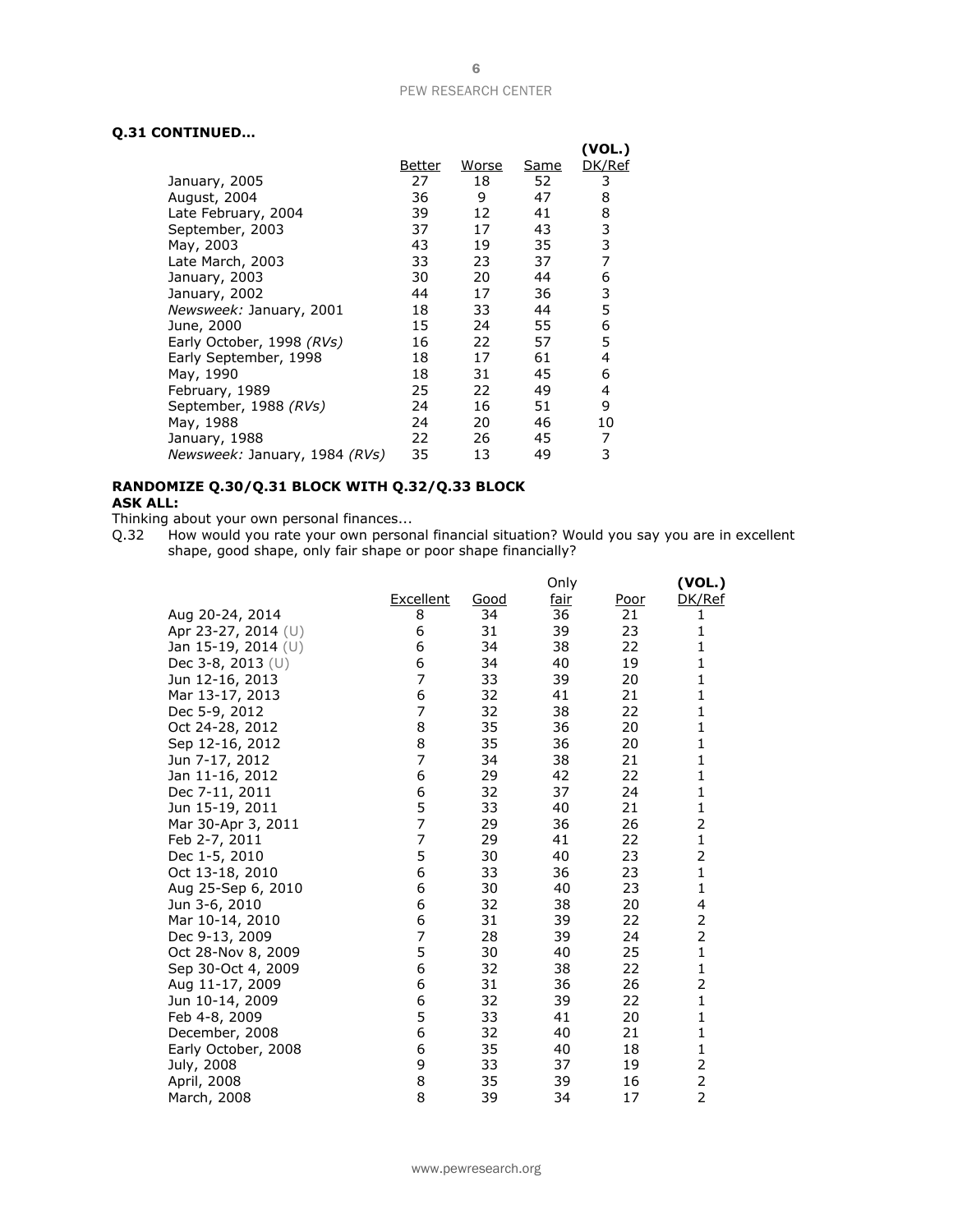# **Q.32 CONTINUED…**

|                          |                |             | Only        |             | (VOL.)         |
|--------------------------|----------------|-------------|-------------|-------------|----------------|
|                          | Excellent      | <u>Good</u> | <u>fair</u> | <u>Poor</u> | DK/Ref         |
| Early February, 2008     | 9              | 36          | 37          | 16          | 2              |
| January, 2008            | 10             | 39          | 34          | 15          | 2              |
| November, 2007           | 9              | 41          | 34          | 15          | 1              |
| September, 2007          | 10             | 38          | 34          | 16          | 2              |
| February, 2007           | 8              | 41          | 36          | 14          | $\mathbf{1}$   |
| December, 2006           | 8              | 40          | 35          | 16          | $\mathbf{1}$   |
| Late October, 2006       | 9              | 40          | 33          | 16          | 2              |
| March, 2006              | 9              | 39          | 36          | 15          | 1              |
| January, 2006            | $\overline{7}$ | 39          | 37          | 15          | 2              |
| Mid-May, 2005            | $\overline{z}$ | 37          | 39          | 16          | 1              |
| January, 2005            | 10             | 41          | 34          | 14          | 1              |
| August, 2004             | 9              | 42          | 34          | 14          | 1              |
| September, 2003          | 10             | 38          | 36          | 15          | 1              |
| Late March, 2003         | 10             | 43          | 31          | 12          | 4              |
| January, 2003            | 7              | 38          | 39          | 15          | 1              |
| Early October, 2002      | $\overline{7}$ | 39          | 37          | 16          | 1              |
| June, 2002               | 5              | 40          | 37          | 16          | $\overline{c}$ |
| Late September, 2001     | $\overline{7}$ | 40          | 37          | 14          | 2              |
| June, 2001               | 6              | 38          | 39          | 16          | 1              |
| June, 2000               | 9              | 43          | 35          | 11          | 2              |
| August, 1999             | 6              | 43          | 41          | 9           | $\mathbf{1}$   |
| May, 1997                | 7              | 43          | 38          | 11          | 1              |
| September, 1996 (RVs)    | 8              | 47          | 34          | 10          | 1              |
| February, 1995           | 8              | 39          | 38          | 14          | 1              |
| March, 1994              | 5              | 41          | 40          | 13          | 1              |
| December, 1993           | 5              | 34          | 45          | 15          | 1              |
| U.S. News: January, 1993 | 4              | 33          | 46          | 16          | 1              |
| U.S. News: October, 1992 | 6              | 34          | 40          | 19          | 1              |
| U.S. News: August, 1992  | 5              | 30          | 47          | 17          | 1              |
| U.S. News: May, 1992     | 4              | 35          | 45          | 15          | 1              |
| U.S. News: January, 1992 | 4              | 32          | 45          | 18          | 1              |

# **RANDOMIZE Q.30/Q.31 BLOCK WITH Q.32/Q.33 BLOCK ASK ALL:**<br>Q.33 0

Q.33 Over the course of the next year, do you think the financial situation of you and your family will improve a lot, improve some, get a little worse or get a lot worse?

|                     |         |         |              |           | (VOL.)   |        |
|---------------------|---------|---------|--------------|-----------|----------|--------|
|                     | Improve | Improve | Get a        | Get a lot | Stay the | (VOL.) |
|                     | a lot   | some    | little worse | worse     | same     | DK/Ref |
| Aug 20-24, 2014     | 10      | 56      | 15           | 5         | 11       | 3      |
| Apr 23-27, 2014 (U) | 8       | 51      | 19           | 8         | 12       | 3      |
| Jan 15-19, 2014 (U) | 10      | 50      | 17           | 6         | 14       | 2      |
| Jun 12-16, 2013     | 12      | 51      | 18           |           | 11       | 2      |
| Mar 13-17, 2013     | 8       | 52      | 19           | 9         | 10       | 2      |
| Dec 5-9, 2012       | 9       | 50      | 18           | 8         | 13       | 2      |
| Sep 12-16, 2012     | 12      | 54      | 11           | 4         | 11       |        |
| Jun 7-17, 2012      | 10      | 53      | 15           | 5         | 14       | 4      |
| Jan 11-16, 2012     | 10      | 50      | 18           |           | 11       | 3      |
| Dec 7-11, 2011      | 9       | 49      | 17           | 5         | 15       | 4      |
| Jun 15-19, 2011     |         | 49      | 21           |           | 13       | 3      |
| Mar 30-Apr 3, 2011  |         | 44      | 23           | 10        | 13       | 3      |
| Dec 1-5, 2010       |         | 49      | 20           | 6         | 14       | 4      |
| Oct 13-18, 2010     | 9       | 48      | 16           | 6         | 17       | 5      |
| Mar 10-14, 2010     | 9       | 52      | 15           | 8         | 12       | 4      |
| Dec 9-13, 2009      | 9       | 44      | 19           | 8         | 15       | 4      |
| Oct 28-Nov 8, 2009  | 6       | 50      | 19           | 8         | 13       | 4      |
| Sep 30-Oct 4, 2009  | 10      | 49      | 17           | 6         | 13       | 4      |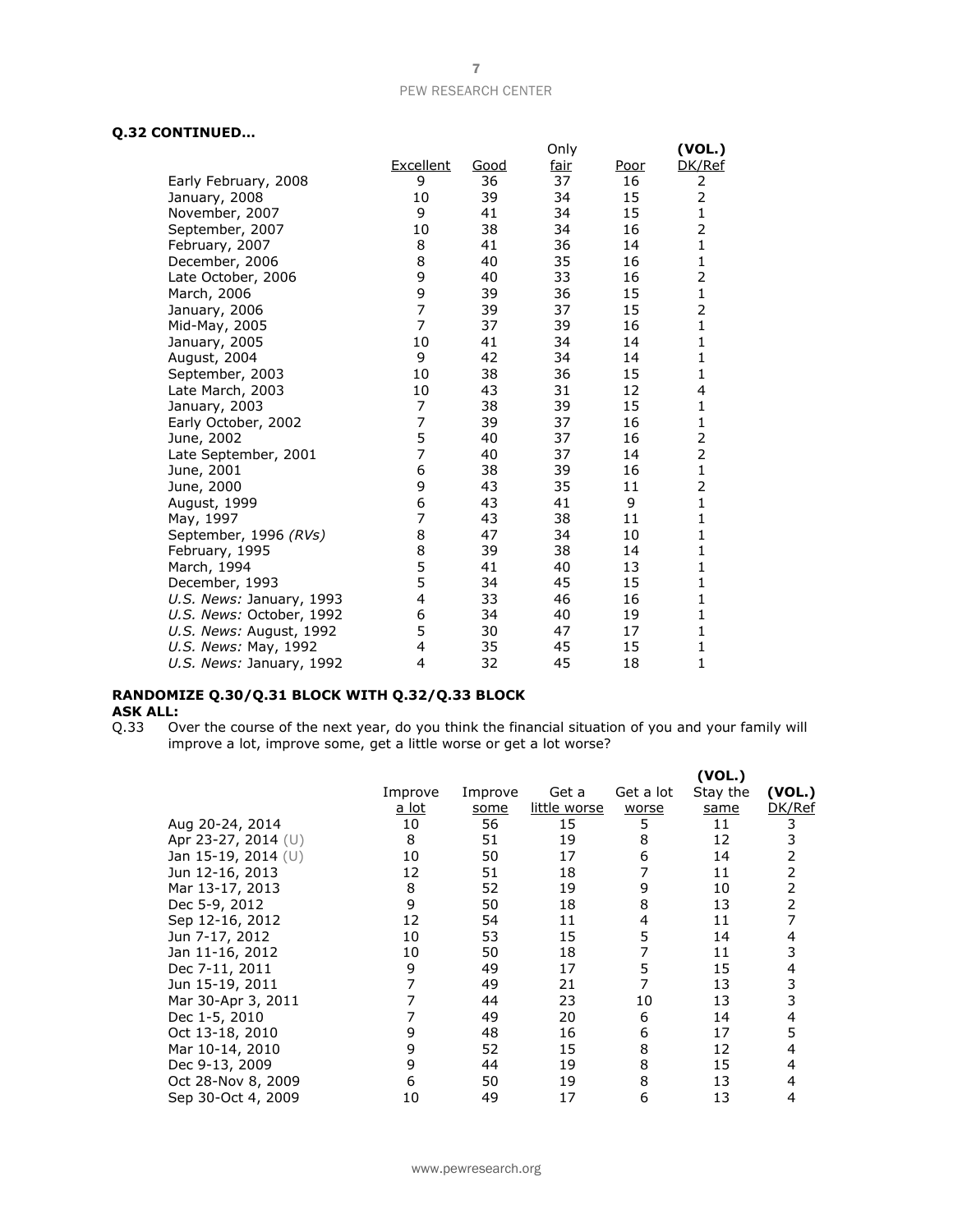# **Q.33 CONTINUED…**

|         |                                                                    |                            |           | (VOL.)                                                                                                                                  |                                  |
|---------|--------------------------------------------------------------------|----------------------------|-----------|-----------------------------------------------------------------------------------------------------------------------------------------|----------------------------------|
| Improve | Improve                                                            | Get a                      | Get a lot | Stay the                                                                                                                                | (VOL.)                           |
| a lot   | some                                                               | little worse               | worse     | same                                                                                                                                    | DK/Ref                           |
| 8       | 47                                                                 | 17                         | 8         | 15                                                                                                                                      | 5                                |
|         | 54                                                                 | 17                         |           | 9                                                                                                                                       | 4                                |
|         | 47                                                                 | 22                         | 7         | 13                                                                                                                                      | 4                                |
|         | 49                                                                 | 21                         | 6         |                                                                                                                                         | 4                                |
|         | 51                                                                 |                            |           | 9                                                                                                                                       | 6                                |
|         | 44                                                                 | 21                         |           | 14                                                                                                                                      | $\overline{7}$                   |
| 10      | 45                                                                 | 20                         | 7         | 13                                                                                                                                      | 5                                |
| 11      | 49                                                                 | 16                         | 6         | 14                                                                                                                                      | 4                                |
| 10      | 52                                                                 | 14                         | 4         | 16                                                                                                                                      | 4                                |
| 11      | 52                                                                 | 12                         |           | 19                                                                                                                                      | 3                                |
| 10      |                                                                    | 13                         |           | 14                                                                                                                                      | 3                                |
| 10      | 51                                                                 | 14                         |           | 16                                                                                                                                      | $\overline{\mathbf{4}}$          |
| 10      | 51                                                                 | 15                         |           | 15                                                                                                                                      | 4                                |
| 10      | 54                                                                 | 14                         |           | 15                                                                                                                                      | 3<br>6                           |
| 13      | 57                                                                 | 9                          |           | 12                                                                                                                                      |                                  |
| 11      | 53                                                                 | 15                         | 4         | 14                                                                                                                                      | 3                                |
| 12      | 51                                                                 | 15                         | 4         | 11                                                                                                                                      | $\overline{7}$                   |
| 9       | 51                                                                 | 18                         |           | 13                                                                                                                                      | 4                                |
| 10      | 54                                                                 | 13                         |           | 12                                                                                                                                      | 6                                |
| 11      |                                                                    | 15                         | 4         |                                                                                                                                         | 4                                |
| 12      | 53                                                                 | 15                         |           | 11                                                                                                                                      | 4                                |
| 9       | 46                                                                 | 16                         | 4         |                                                                                                                                         | 8                                |
| 11      |                                                                    | 15                         | 4         | 14                                                                                                                                      | 4                                |
|         |                                                                    |                            |           |                                                                                                                                         | 4                                |
| 17      | 55                                                                 | 7                          |           | 14                                                                                                                                      | 4                                |
| 12      |                                                                    | 10                         |           |                                                                                                                                         | 3                                |
| 11      | 53                                                                 | 13                         |           | 17                                                                                                                                      | 3                                |
| 10      | 57                                                                 | 11                         |           | 16                                                                                                                                      | 3                                |
| 9       | 51                                                                 | 14                         |           | 15                                                                                                                                      | 8                                |
| 6       | 50                                                                 | 20                         |           | 14                                                                                                                                      | 5                                |
| 8       | 49                                                                 | 22                         | 4         | 13                                                                                                                                      | 4                                |
| 9       | 46                                                                 | 19                         |           |                                                                                                                                         | 5                                |
|         | 9<br>$\overline{7}$<br>$\overline{7}$<br>8<br>$\overline{7}$<br>11 | 57<br>55<br>52<br>46<br>56 | 20<br>18  | $\overline{7}$<br>6<br>$\overline{7}$<br>3<br>3<br>5<br>5<br>4<br>3<br>5<br>5<br>5<br>9<br>3<br>$\overline{2}$<br>3<br>3<br>3<br>5<br>5 | 13<br>11<br>17<br>12<br>17<br>16 |

# **RANDOMIZE Q.34 WITH Q.35F1/Q.36F2**

**ASK ALL:**

Q.34 Which of these best describes your opinion: **[READ; READ CATEGORIES IN REVERSE ORDER FOR HALF THE SAMPLE]**?

| Aug 20-24<br>2014 |                                                                                      | Apr 23-27<br>2014 |
|-------------------|--------------------------------------------------------------------------------------|-------------------|
| 8<br>67           | The economy is recovering strongly<br>The economy is recovering, but not so strongly | 6<br>66           |
| 24                | The economy isn't recovering at all<br>Don't know/Refused (VOL.)                     | 26<br>ּר          |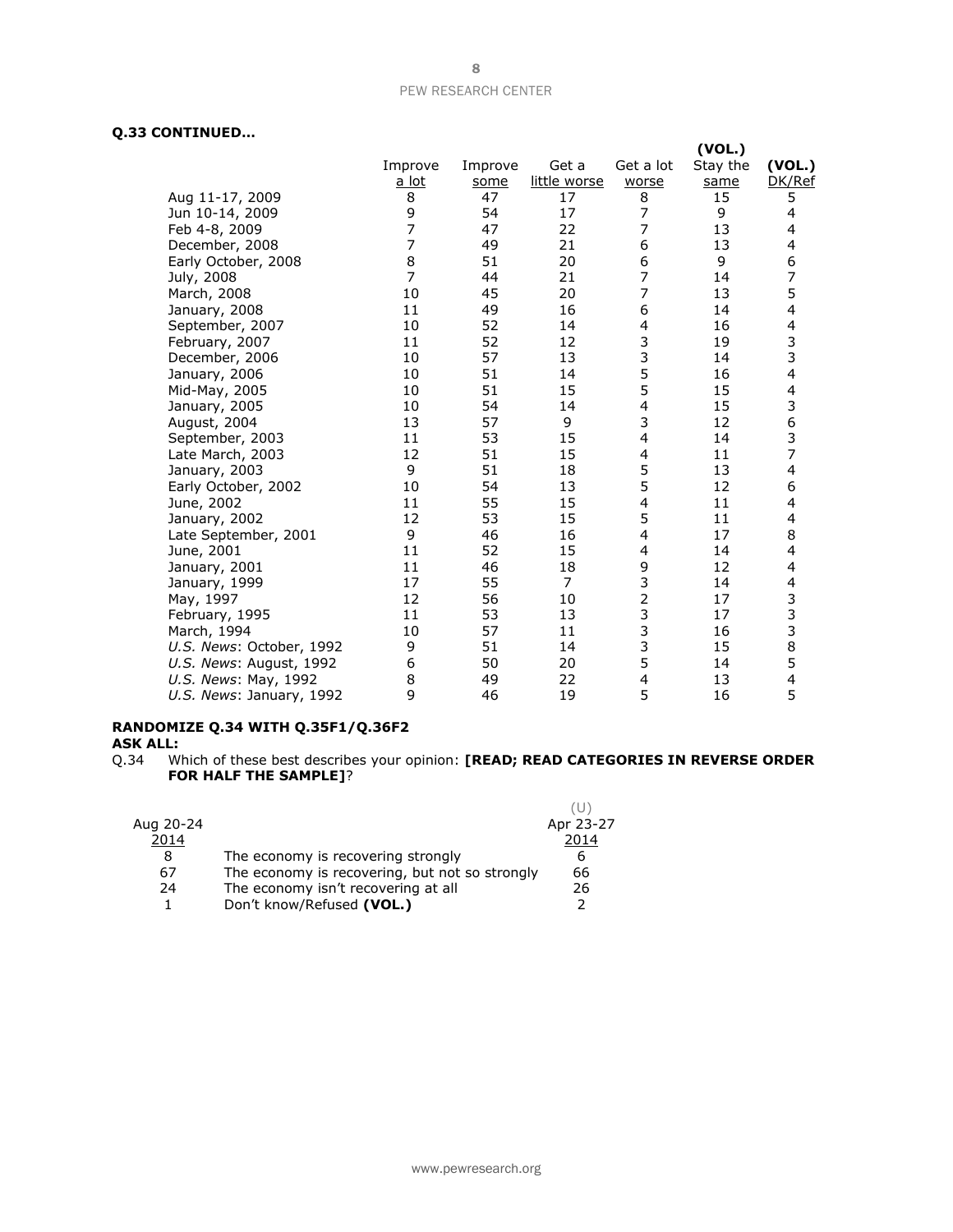### **RANDOMIZE Q.34 WITH Q.35F1/Q.36F2 ASK FORM 1 ONLY [N=757]:**

Q.35F1 Thinking now about job opportunities where you live, would you say there are plenty of jobs available in your community or are jobs difficult to find?

|                          |           |                                  | (VOL.)             |                                       |
|--------------------------|-----------|----------------------------------|--------------------|---------------------------------------|
|                          | Plenty of | Jobs are                         | Lots of some jobs, | (VOL.)                                |
|                          |           | jobs available difficult to find | few of others      | DK/Ref                                |
| Aug 20-24, 2014          | 33        | 58                               | 4                  | 5                                     |
| Jul 8-14, 2014           | 29        | 62                               | 4                  | 5                                     |
| Apr 23-27, 2014 (U)      | 27        | 65                               | 4                  | 4                                     |
| Jun 12-16, 2013          | 29        | 64                               | 3                  | 4                                     |
| Dec 5-9, 2012            | 22        | 68                               | 5                  | 5                                     |
| Jan 11-16, 2012          | 16        | 78                               | $\overline{c}$     | 4                                     |
| Jun 15-19, 2011          | 14        | 79                               | 3                  | 4                                     |
| Dec 1-5, 2010            | 14        | 79                               | 3<br>3             | 4                                     |
| Mar 10-14, 2010          | 10        | 85                               |                    | $\overline{2}$                        |
| Sep 30-Oct 4, 2009       | 14        | 79                               | 3                  | 3                                     |
| Feb 4-8, 2009            | 11        | 80                               | 3                  | 6                                     |
| December, 2008           | 19        | 73                               | 4                  | 4                                     |
| Early October, 2008      | 25        | 64                               | 4                  | $\overline{\mathcal{I}}$              |
| July, 2008               | 31        | 58                               | 4                  | $\overline{7}$                        |
| April, 2008              | 30        | 61                               | $\overline{4}$     | 5                                     |
| Early February, 2008     | 34        | 53                               | 5                  | 8                                     |
| November, 2007           | 41        | 48                               | 4                  | 7                                     |
| September, 2007          | 36        | 50                               | 6                  | 8                                     |
| June, 2007               | 39        | 49                               | 5                  | $\overline{7}$                        |
| February, 2007           | 39        | 48                               | 6                  | $\overline{7}$                        |
| December, 2006           | 40        | 49                               | 5                  | 6                                     |
| March, 2006              | 37        | 56                               | 3                  | 4                                     |
| January, 2006            | 33        | 56                               | 6                  | 5                                     |
| Early October, 2005      | 36        | 56                               | 4                  | 4                                     |
| May, 2005                | 30        | 60                               | 6                  | 4                                     |
| January, 2005            | 32        | 58                               | 5                  | 5                                     |
| Mid-September, 2004      | 31        | 52                               | 6                  | 11                                    |
| August, 2004             | 34        | 55                               | 4                  | 7                                     |
| Late April, 2004         | 30        | 57                               | 4                  | 9                                     |
| Late February, 2004      | 31        | 59                               | 5                  | 6                                     |
| Mid-January, 2004        | 27        | 60                               | 6                  | $\overline{7}$                        |
| October, 2003            | 24        | 66                               | 5                  | 5                                     |
| June, 2002               | 31        | 59                               | $\overline{4}$     | 6                                     |
| June, 2001               | 42        | 44                               | 8                  | 6                                     |
| U.S. News: August, 1992  | 15        | 76                               | 6                  |                                       |
| U.S. News: May, 1992     | 16        | 77                               | 4                  | $\begin{array}{c} 3 \\ 3 \end{array}$ |
| U.S. News: January, 1992 | 12        | 79                               | 6                  |                                       |

### **RANDOMIZE Q.34 WITH Q.35F1/Q.36F2 ASK FORM 2 ONLY [N=744]:**

Q.36F2 Thinking now about job opportunities where you live, would you say there are plenty of good jobs available or are good jobs difficult to find?

| Aug 20-24 |                                         | Sep 30-Oct 4 | July | June | Jan. |
|-----------|-----------------------------------------|--------------|------|------|------|
| 2014      |                                         | 2009         | 2008 | 2007 | 2006 |
| 26        | Plenty of GOOD jobs available           | 10           | 22   | 36   | 28   |
| 71        | GOOD jobs are difficult to find         | 84           | 73   | 55   | 64   |
|           | Lots of some jobs, few of others (VOL.) |              |      |      |      |
|           | Don't know/Refused (VOL.)               |              | Δ    |      |      |

### **NO QUESTION 37**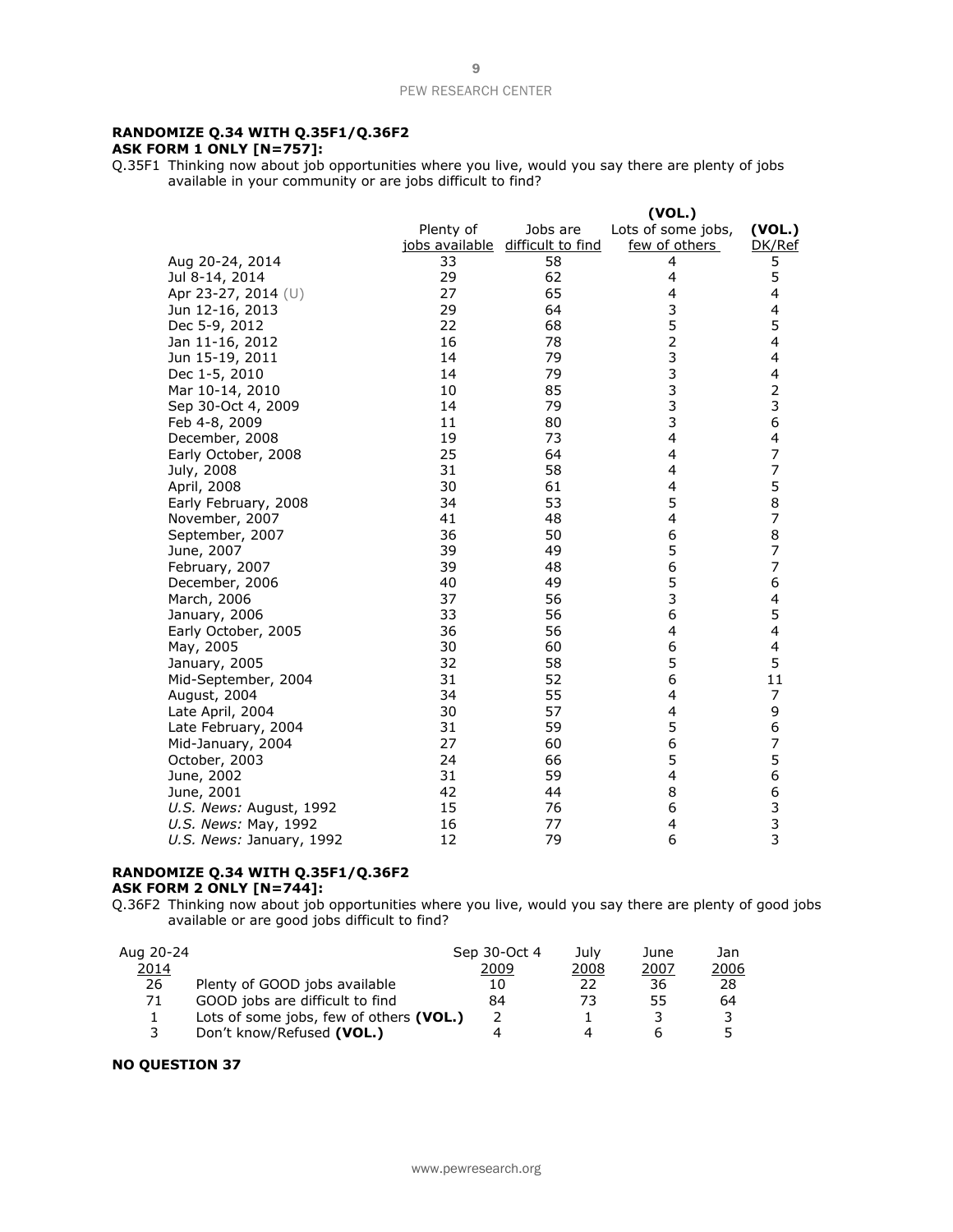### **ASK ALL:**

Q.38 For each of the following, please tell me whether or not it is something that happened to you in the past year.... (In the past year) Have you **[INSERT ITEM; RANDOMIZE ITEMS a. THRU f. WITH ITEM g. ALWAYS LAST]**? **[IF RESPONDENT SAYS THIS DOES NOT APPLY, CODE AS NO]**

|    |                                                                               | <u>Yes</u> | <u>No</u> | (VOL.)<br>DK/Ref |
|----|-------------------------------------------------------------------------------|------------|-----------|------------------|
| a. | Had problems paying your rent or mortgage<br>Aug 20-24, 2014                  | 20         | 80        | $\ast$           |
|    | Mar 13-17, 2013                                                               | 23         | 76        | 1                |
|    | Jul 16-26, 2012 (SDT)                                                         | 23         | 76        | $\ast$           |
|    | Jun 15-19, 2011                                                               | 26         | 73        | $\mathbf{1}$     |
|    | Mar 10-14, 2010                                                               | 24         | 76        | $\ast$           |
|    | Feb 4-8, 2009                                                                 | 20         | 80        | $\ast$           |
|    | January, 2008 (SDT)                                                           | 16         | 83        | 1                |
|    | <b>TREND FOR COMPARISON:</b> 3                                                |            |           |                  |
|    | Washington Post/Kaiser/Harvard: August, 1999                                  | 13         | 87        | $\ast$           |
| b. | Been laid off or lost your job                                                |            |           |                  |
|    | Aug 20-24, 2014                                                               | 14         | 85        | 1                |
|    | Mar 13-17, 2013                                                               | 15         | 84        | 1                |
|    | Jul 16-26, 2012 (SDT)                                                         | 15         | 85        | $\ast$           |
|    | Jun 15-19, 2011                                                               | 16         | 84        | $\ast$           |
|    | Mar 10-14, 2010                                                               | 21         | 79        | $\ast$           |
|    | Feb 4-8, 2009                                                                 | 18         | 82        | $\ast$           |
|    | January, $2008$ (SDT)                                                         | 14         | 85        | 1                |
| c. | Had trouble getting or paying for medical care                                |            |           |                  |
|    | Aug 20-24, 2014                                                               | 24         | 75        | 1<br>$\ast$      |
|    | Mar 13-17, 2013                                                               | 28         | 71        |                  |
|    | <b>TREND FOR COMPARISON:</b>                                                  |            |           |                  |
|    | Had trouble getting or paying for medical care<br>for yourself or your family |            |           |                  |
|    | Jul 16-26, 2012 (SDT)                                                         | 25         | 74        | $\ast$           |
|    | Jun 15-19, 2011                                                               | 29         | 70        | 1                |
|    | Mar 10-14, 2010                                                               | 26         | 74        | $\ast$           |
|    | Feb 4-8, 2009                                                                 | 23         | 77        | $\ast$           |
|    | January, 2008 (SDT)                                                           | 23         | 76        | 1                |
|    | Washington Post/Kaiser/Harvard: August, 1999                                  | 21         | 78        | $\ast$           |
|    |                                                                               |            |           |                  |
| d. | Gotten a pay raise at your current job or gotten a better job                 |            |           |                  |
|    | Aug 20-24, 2014                                                               | 36         | 62        | 2                |
|    | Mar 13-17, 2013                                                               | 28         | 70        | 2                |
|    | Jun 15-19, 2011                                                               | 25         | 74        | $\mathbf{1}$     |
|    | Mar 10-14, 2010                                                               | 24         | 74        | $\mathbf{1}$     |
|    | Feb 4-8, 2009                                                                 | 29         | 70        | 1                |
|    | January, 2008 (SDT)                                                           | 41         | 57        | 2                |
|    | <b>TREND FOR COMPARISON:</b><br>Washington Post/Kaiser/Harvard: August, 1999  | 29         | 69        | 2                |
|    |                                                                               |            |           |                  |
| e. | Been able to save money for the future<br>Aug 20-24, 2014                     | 44         | 55        | 1                |
|    | Mar 13-17, 2013                                                               | 41         | 58        | 1                |
|    | <b>TREND FOR COMPARISON:</b>                                                  |            |           |                  |
|    | Washington Post/Kaiser/Harvard: August, 1999                                  | 58         | 42        | $\ast$           |
|    |                                                                               |            |           |                  |

<sup>&</sup>lt;sup>3</sup> Trends for comparison for items 38a, 38c, 38d, 38e and 38f are from a study conducted by the Washington Post, Kaiser and Harvard from June 30 to August 30, 1999. The introduction to these items was: "For each of the following, please tell me whether or not it is something that has happened to you and your immediate family during the past year...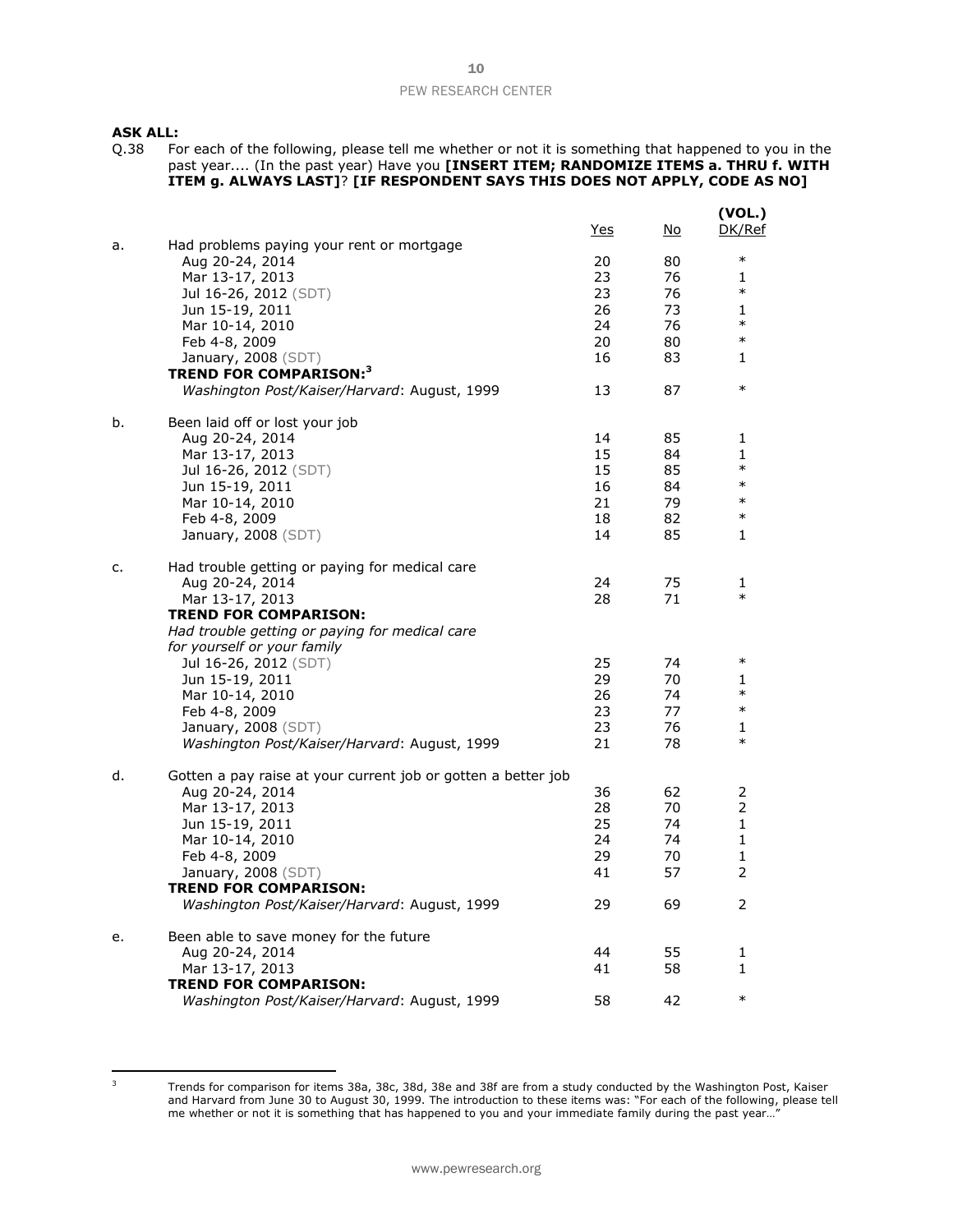# **Q.38 CONTINUED...**

|    |                                                           | Yes        | <u>No</u> | (VOL.)<br>DK/Ref |                    |
|----|-----------------------------------------------------------|------------|-----------|------------------|--------------------|
| f. | Had problems with collection or credit agencies           |            |           |                  |                    |
|    | Aug 20-24, 2014                                           | 20         | 80        | $\ast$           |                    |
|    | Mar 10-14, 2010                                           | 21         | 78        | $\ast$           |                    |
|    | Feb 4-8, 2009                                             | 20         | 80        | $\ast$           |                    |
|    | <b>TREND FOR COMPARISON:</b>                              |            |           |                  |                    |
|    | Washington Post/Kaiser/Harvard: August, 1999              | 19         | 80        | $\ast$           |                    |
|    |                                                           | <b>Yes</b> | <u>No</u> | (VOL.)<br>DK/Ref | Laid<br><u>off</u> |
|    | ASK IF NOT LAID OFF (Q.38b=2,9) [N=1,326]:                |            |           |                  |                    |
|    | <b>BASED ON TOTAL:</b>                                    |            |           |                  |                    |
| g. | Had your hours reduced or been asked to take a cut in pay |            |           |                  |                    |
|    | Aug 20-24, 2014                                           | 8          | 77        | 1                | 14                 |
|    | Mar 10-14, 2010                                           | 15         | 64        |                  | 21                 |
|    | Feb 4-8, 2009                                             | 11         | 71        | $\ast$           | 18                 |

# **NO QUESTION 39**

**ASK ALL:**<br>Q.40 Do Do you think your family's income is going up faster than the cost of living, staying about even with the cost of living, or falling behind the cost of living?

|           |                           |           |      |      | Early |      |      | <b>NBC/WSJ</b> |
|-----------|---------------------------|-----------|------|------|-------|------|------|----------------|
| Aug 20-24 |                           | Jan 15-19 | Oct  | July | Feb   | Sep  | Jan  | June           |
| 2014      |                           | 2014      | 2008 | 2008 | 2008  | 2007 | 2006 | 1996           |
| 5         | Going up faster           |           |      | b    | b     | 10   |      |                |
| 37        | Staying about even        | 34        | 34   | 28   | 33    | 43   | 41   | 38             |
| 56        | Falling behind            | 57        | 57   | 64   | 58    | 44   | 47   | 50             |
|           | Don't know/Refused (VOL.) |           | 4    |      |       |      |      |                |

### **NO QUESTIONS 41-48, 51, 53, 55-59, 61, 64-65, 67-68, 71-76, 78-84, 87-89 QUESTIONS 49-50, 52, 54, 60, 62-63,66, 69-70, 77, 85-86, 90-91 PREVIOUSLY RELEASED**

### **ASK ALL:**

PARTY In politics TODAY, do you consider yourself a Republican, Democrat, or independent? **ASK IF INDEP/NO PREF/OTHER/DK/REF (PARTY=3,4,5,9):**

PARTYLN As of today do you lean more to the Republican Party or more to the Democratic Party?

|                      |            |          |                        | (VOL.) | (VOL.)       |                |      |      |
|----------------------|------------|----------|------------------------|--------|--------------|----------------|------|------|
|                      |            |          |                        | No     | Other        | (VOL.)         | Lean | Lean |
|                      | Republican | Democrat | Independent preference |        | party        | DK/Ref         | Rep  | Dem  |
| Aug 20-24, 2014      | 24         | 31       | 37                     | 4      |              | 4              | 15   | 16   |
| Jul 8-14, 2014       | 25         | 34       | 37                     | 2      |              | 1              | 16   | 15   |
| Apr 23-27, 2014      | 24         | 30       | 41                     | 2      |              | 2              | 18   | 17   |
| Jan 23-Mar 16, 2014  | 22         | 31       | 41                     | 3      |              | 2              | 17   | 17   |
| Feb 14-23, 2014      | 22         | 32       | 39                     | 4      |              | 2              | 14   | 17   |
| Jan 15-19, 2014      | 21         | 31       | 41                     | 3      |              | 2              | 18   | 16   |
| Dec 3-8, 2013        | 24         | 34       | 37                     | 3      | $\ast$       | 2              | 17   | 15   |
| Oct 30-Nov 6, 2013   | 24         | 32       | 38                     | 4      | $\ast$       | $\overline{2}$ | 16   | 14   |
| Oct 9-13, 2013       | 25         | 32       | 37                     | 3      | 1            | 3              | 16   | 18   |
| Sep 4-8, 2013        | 26         | 32       | 38                     | 3      | $\mathbf{1}$ | 1              | 17   | 15   |
| Jul 17-21, 2013      | 19         | 29       | 46                     | 3      | $\ast$       | $\overline{2}$ | 19   | 18   |
| <b>Yearly Totals</b> |            |          |                        |        |              |                |      |      |
| 2013                 | 23.9       | 32.1     | 38.3                   | 2.9    | .5           | 2.2            | 16.0 | 16.0 |
| 2012                 | 24.7       | 32.6     | 36.4                   | 3.1    | .5           | 2.7            | 14.4 | 16.1 |
| 2011                 | 24.3       | 32.3     | 37.4                   | 3.1    | .4           | 2.5            | 15.7 | 15.6 |
| 2010                 | 25.2       | 32.7     | 35.2                   | 3.6    | .4           | 2.8            | 14.5 | 14.1 |
| 2009                 | 23.9       | 34.4     | 35.1                   | 3.4    | .4           | 2.8            | 13.1 | 15.7 |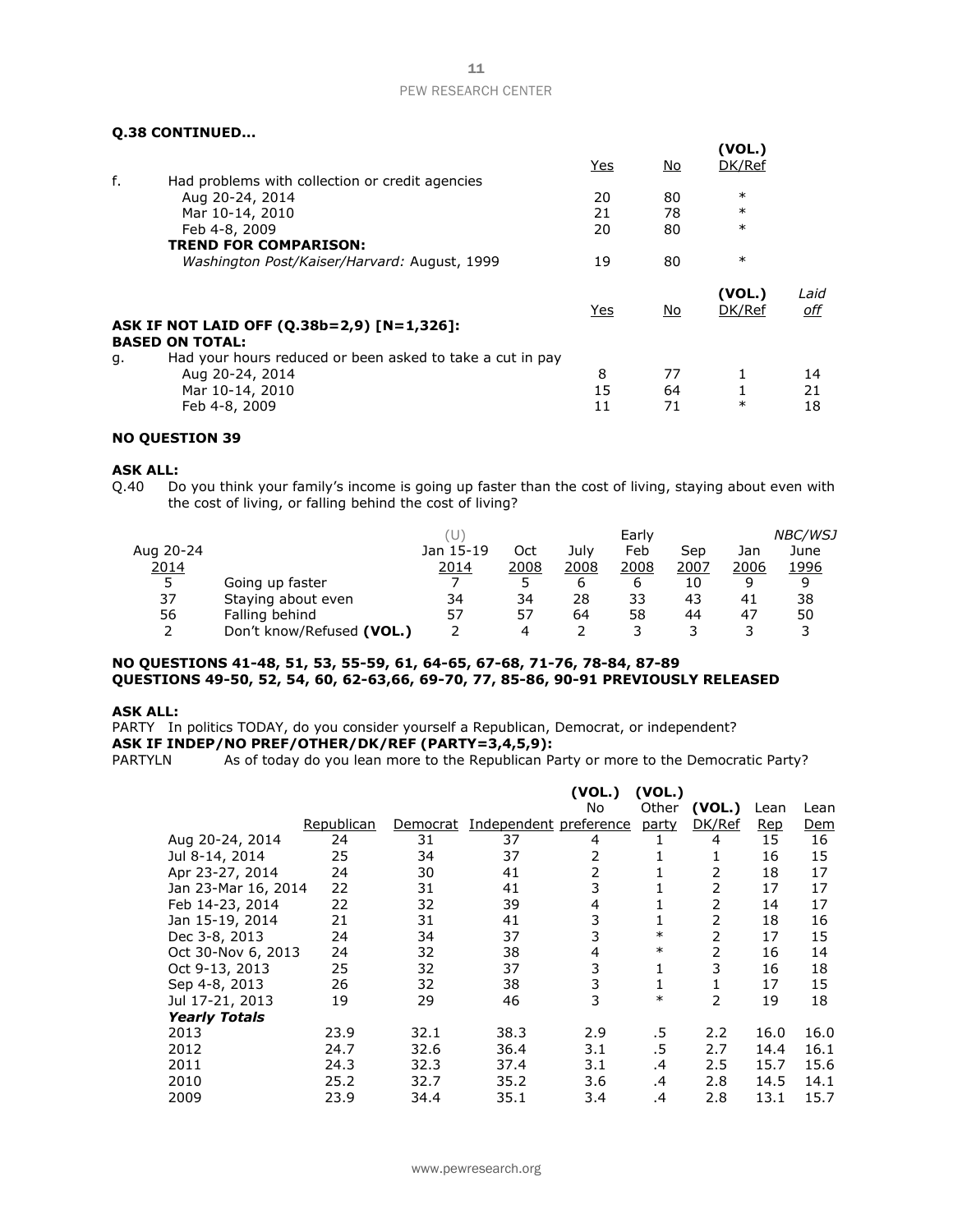# **PARTY/PARTYLN CONTINUED…**

| , , ,,,, , ,,, ,,,,,,,,,,,,,,,,,,, |            |          |                        |          |             |        |      |            |
|------------------------------------|------------|----------|------------------------|----------|-------------|--------|------|------------|
|                                    |            |          |                        | (VOL.)   | (VOL.)      |        |      |            |
|                                    |            |          |                        | No       | Other       | (VOL.) | Lean | Lean       |
|                                    | Republican | Democrat | Independent preference |          | party       | DK/Ref | Rep  | <u>Dem</u> |
| 2008                               | 25.7       | 36.0     | 31.5                   | 3.6      | .3          | 3.0    | 10.6 | 15.2       |
| 2007                               | 25.3       | 32.9     | 34.1                   | 4.3      | .4          | 2.9    | 10.9 | 17.0       |
| 2006                               | 27.8       | 33.1     | 30.9                   | 4.4      | $\cdot$ 3   | 3.4    | 10.5 | 15.1       |
| 2005                               | 29.3       | 32.8     | 30.2                   | 4.5      | $\cdot$ 3   | 2.8    | 10.3 | 14.9       |
| 2004                               | 30.0       | 33.5     | 29.5                   | 3.8      | .4          | 3.0    | 11.7 | 13.4       |
| 2003                               | 30.3       | 31.5     | 30.5                   | 4.8      | .5          | 2.5    | 12.0 | 12.6       |
| 2002                               | 30.4       | 31.4     | 29.8                   | 5.0      | .7          | 2.7    | 12.4 | 11.6       |
| 2001                               | 29.0       | 33.2     | 29.5                   | 5.2      | .6          | 2.6    | 11.9 | 11.6       |
| 2001 Post-Sept 11                  | 30.9       | 31.8     | 27.9                   | 5.2      | .6          | 3.6    | 11.7 | 9.4        |
| 2001 Pre-Sept 11                   | 27.3       | 34.4     | 30.9                   | 5.1      | .6          | 1.7    | 12.1 | 13.5       |
| 2000                               | 28.0       | 33.4     | 29.1                   | 5.5      | .5          | 3.6    | 11.6 | 11.7       |
| 1999                               | 26.6       | 33.5     | 33.7                   | 3.9      | .5          | 1.9    | 13.0 | 14.5       |
| 1998                               | 27.9       | 33.7     | 31.1                   | 4.6      | .4          | 2.3    | 11.6 | 13.1       |
| 1997                               | 28.0       | 33.4     | 32.0                   | 4.0      | .4          | 2.3    | 12.2 | 14.1       |
| 1996                               | 28.9       | 33.9     | 31.8                   | 3.0      | .4          | 2.0    | 12.1 | 14.9       |
| 1995                               | 31.6       | 30.0     | 33.7                   | 2.4      | .6          | 1.3    | 15.1 | 13.5       |
| 1994                               | 30.1       | 31.5     | 33.5                   | 1.3      | $- -$       | 3.6    | 13.7 | 12.2       |
| 1993                               | 27.4       | 33.6     | 34.2                   | 4.4      | 1.5         | 2.9    | 11.5 | 14.9       |
| 1992                               | 27.6       | 33.7     | 34.7                   | 1.5      | $\mathbf 0$ | 2.5    | 12.6 | 16.5       |
| 1991                               | 30.9       | 31.4     | 33.2                   | $\Omega$ | 1.4         | 3.0    | 14.7 | 10.8       |
| 1990                               | 30.9       | 33.2     | 29.3                   | 1.2      | 1.9         | 3.4    | 12.4 | 11.3       |
| 1989                               | 33         | 33       | 34                     |          | --          | --     | --   |            |
| 1987                               | 26         | 35       | 39                     |          |             | --     | --   |            |

### **ASK REPUBLICANS AND REPUBLICAN LEANERS ONLY (PARTY=1 OR PARTYLN=1):**

TEAPARTY3 From what you know, do you agree or disagree with the Tea Party movement, or don't you have an opinion either way?

### **BASED ON REPUBLICANS AND REPUBLICAN LEANERS [N=608]**

|                          |       |          |            | (VOL.)          |         | Not       |
|--------------------------|-------|----------|------------|-----------------|---------|-----------|
|                          |       |          | No opinion | Haven't         | (VOL.)  | heard of/ |
|                          | Agree | Disagree | either way | <u>heard of</u> | Refused | <u>DК</u> |
| Aug 20-24, 2014          | 34    | 10       | 53         | $\ast$          | 2       |           |
| Jul 8-14, 2014           | 35    | 12       | 50         | 2               |         |           |
| Apr 23-27, 2014          | 33    | 11       | 54         | 1               |         |           |
| Jan 23-Mar 16, 2014      | 37    | 11       | 50         | 1               | 1       |           |
| Feb 14-23, 2014          | 36    | 9        | 54         | 1               | 1       |           |
| Jan 15-19, 2014          | 35    | 12       | 52         | 1               | $\ast$  |           |
| Dec 3-8, 2013            | 32    | 9        | 57         | 1               | 1       |           |
| Oct 30-Nov 6, 2013       | 40    | 9        | 48         | 2               | 1       |           |
| Oct 9-13, 2013           | 41    | 11       | 45         | $\overline{2}$  | 1       |           |
| Sep 4-8, 2013            | 35    | 9        | 54         | 1               | 1       |           |
| Jul 17-21, 2013          | 37    | 10       | 50         | 2               | 1       |           |
| Jun 12-16, 2013          | 44    | 9        | 46         | 1               | 2       |           |
| May 23-26, 2013          | 41    | 7        | 48         | 1               | 3       |           |
| May 1-5, 2013            | 28    | 8        | 61         | 2               | 1       |           |
| Mar 13-17, 2013          | 43    | 7        | 47         | $\mathbf{1}$    | 1       |           |
| Feb 13-18, 2013          | 36    | 9        | 52         | 1               | 3       |           |
| Feb 14-17, 2013          | 43    | 9        | 45         | 1               | 2       |           |
| Jan 9-13, 2013           | 35    | 10       | 51         | 2               | 2       |           |
| Dec 5-9, 2012            | 37    | 11       | 51         | 1               | $\ast$  |           |
| Oct 31-Nov 3, 2012 (RVs) | 40    | 8        | 49         | 1               | 2       |           |
| Oct 4-7, 2012            | 38    | 9        | 50         | 1               | 3       |           |
| Sep 12-16, 2013          | 39    | 7        | 52         | 1               | 1       |           |
| Jun 28-Jul 9, 2012       | 40    | 9        | 47         | 2               |         |           |
| Jun 7-17, 2012           | 42    | 8        | 48         | $\mathbf{1}$    | 1       |           |